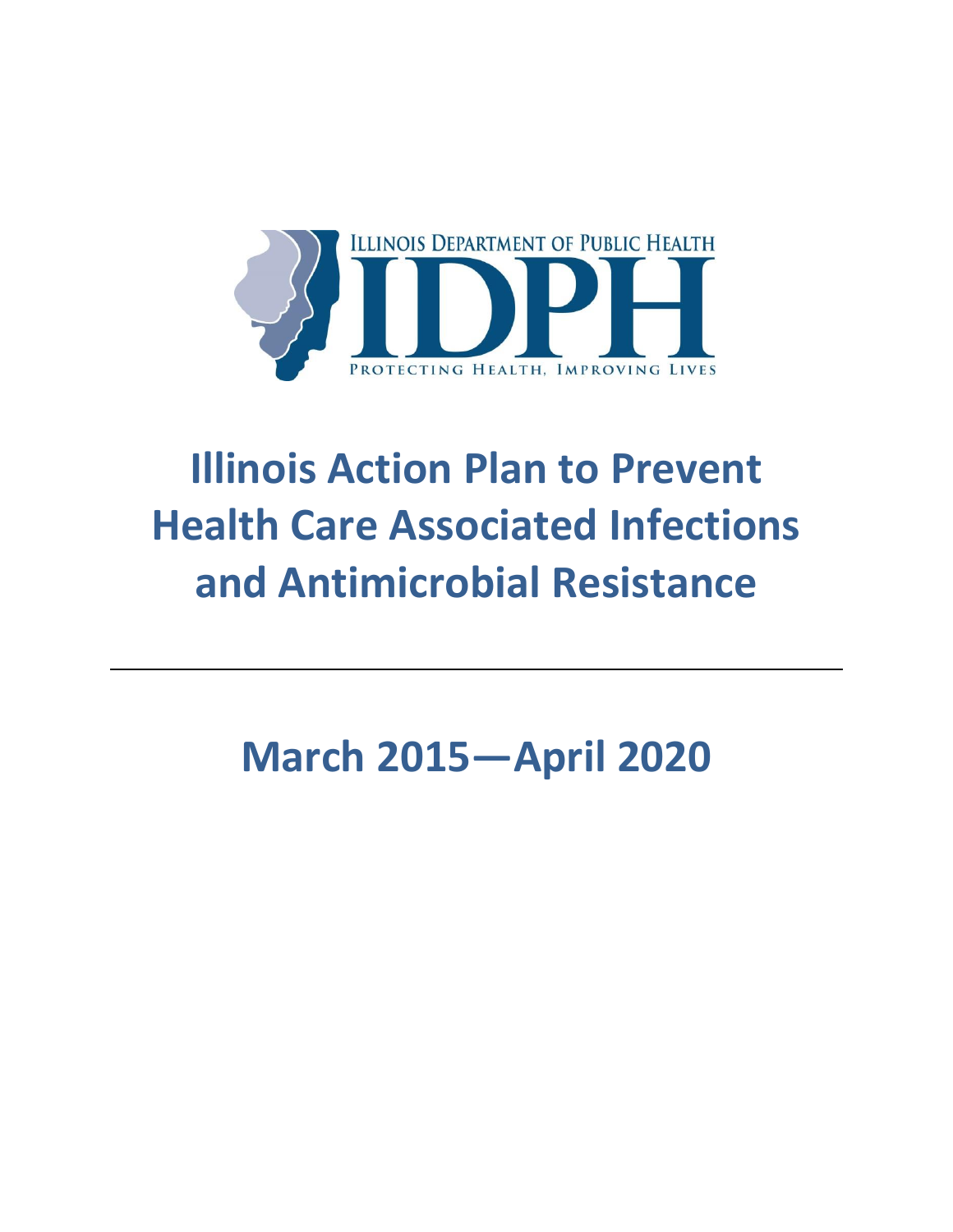# **Table of Contents**

| Goal #1: Illinois will implement a comprehensive and effective infection prevention and control<br>system with standards, policies, and practices in place for all health care settings.  8  |  |
|----------------------------------------------------------------------------------------------------------------------------------------------------------------------------------------------|--|
|                                                                                                                                                                                              |  |
| Goal #2 Improve detection, investigation and response to infectious outbreaks including<br>community and health care associated infections (HAI) and antimicrobial resistant (AR) organisms. |  |
|                                                                                                                                                                                              |  |
| Goal #3: Improve antimicrobial prescribing practices across all health care settings 14                                                                                                      |  |
|                                                                                                                                                                                              |  |
|                                                                                                                                                                                              |  |
| Goal #5: Slow the emergence of resistant bacteria and Clostridium difficile, and prevent their                                                                                               |  |
|                                                                                                                                                                                              |  |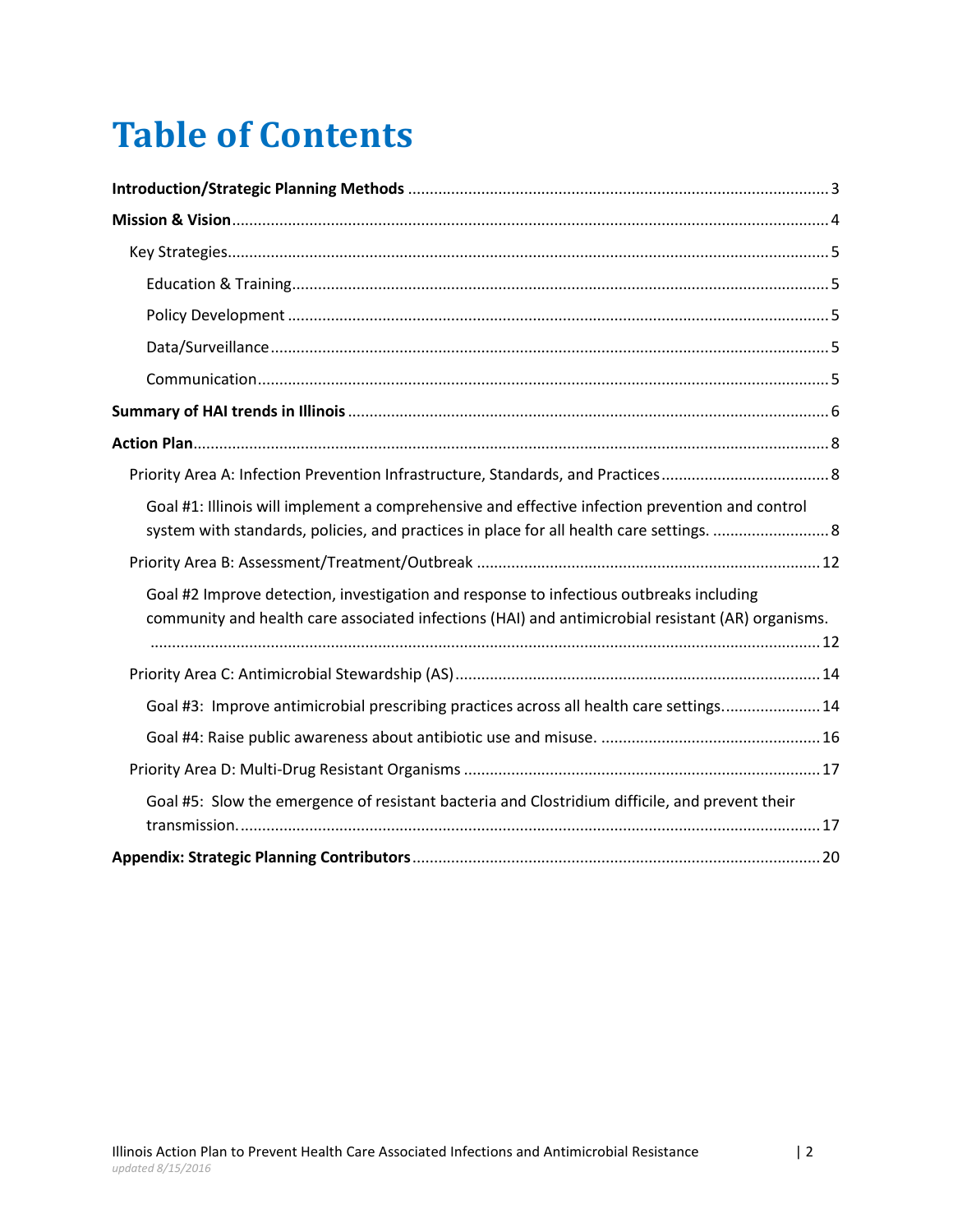# <span id="page-2-0"></span>**Introduction/Strategic Planning Methods**

Health care associated infections (HAIs), including those caused by antimicrobial resistant organisms, cause significant harm to patients, are costly, and are preventable. The Centers for Disease Control and Prevention (CDC) has identified eliminating HAIs as a "winnable battle," in recognition of the fact that it is a national health priority for which there are effective strategies for prevention. The *Illinois Action Plan to Prevent Health Care Associated Infections and Antimicrobial Resistance* is intended to serve as a guide to coordinate efforts in Illinois to make a major impact on prevention of HAIs across the state.

The Illinois Department of Public Health (IDPH) Division of Patient Safety & Quality, in partnership with the HAI and Antimicrobial Resistance (AR) Prevention Advisory Council (hereafter "Advisory Council"), began a strategic planning process in May 2015 to develop a five-year strategic plan to monitor and prevent HAIs and combat antimicrobial resistance. The process was led by a Strategic Planning Committee comprised of five IDPH staff and six members of the Advisory Council. Additionally, two external consultants facilitated the planning process.

The strategic planning process was launched on May 1, 2015 via a two-hour conference call with approximately 35 members of the Advisory Council in attendance. To ensure a solid foundation from which to gauge the starting point for the new plan, this meeting provided an update on the progress made toward meeting the goals and objectives outlined in the 2009 Illinois HAI Prevention Plan. Many of the goals established in 2009 were exceeded, and it was agreed that, to be most effective, this strategic plan should be considered a *living document* and periodically updated in response to new developments in HAI/AR Prevention efforts. It should also be noted that while IDPH serves as the convener for the Advisory Council, this plan is intended to guide prevention efforts beyond the activities led by the state health department. The actions and contributions of partner organizations, stakeholders, health care institutions, and individual professionals across the state are critical to achieving common goals. Participants in the strategic planning process were asked to review, consider, and discuss alignment of *Illinois' Action Plan to Prevent Health Care Associated Infections and Antimicrobial Resistance* with:

- National Action Plan to Prevent Health Care-Associated Infections: Road Map to Elimination (2013)
- National Strategy for Combating Antibiotic-Resistant Bacteria (2014)
- National Action Plan for Combating Antibiotic-Resistant Bacteria (2015)
- **•** Strategic Plans of partner and stakeholder organizations

The Advisory Council identified four strategic priorities for HAI/AR prevention in Illinois:

- General infection prevention across the spectrum of care
- Treatment and assessment of infectious disease, including outbreaks
- Expansion of antimicrobial stewardship to all health care settings, including reporting of antimicrobial resistance
- Targeted efforts to prevent *C. difficile* and multidrug resistant organisms (MDROs) like carbapenem-resistant Enterobacteriaceae (CRE)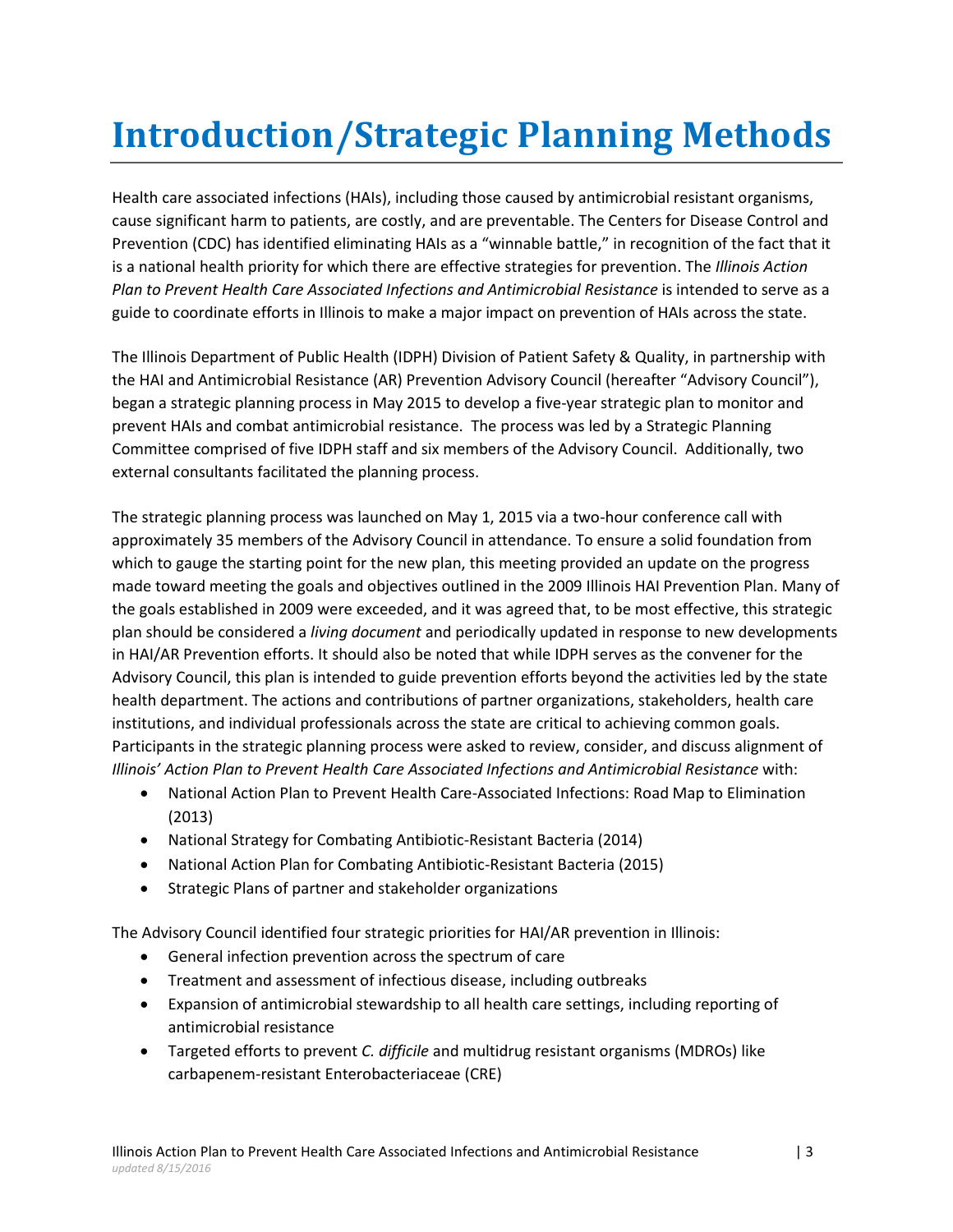A one-day retreat with 50 members of the Advisory Council on June 2, 2015 resulted in a mission and vision statement for the action plan; a Strengths, Weaknesses, Opportunities, Threats (SWOT) analysis; and an initial draft of priorities for action. Work groups were formed around the four critical issue areas, and each work group met for two conference calls.

The output from the eight work group calls was presented at a one-day retreat on September 25, 2015, which included a presentation by Dr. Scott Fridkin, Senior Advisor for Antibiotic Resistance at the Centers for Disease Control and Prevention. At the retreat, 30 participants transitioned the action plan into a framework including goals, objectives, strategies/tasks, timeline, and performance indicators. IDPH staff compiled the output from the second retreat for final review by the Advisory Council in March 2015. In total, more than 85 people from IDPH, the Advisory Council, and other stakeholders contributed to the strategic plan through participation in the in-person retreats, conference calls, and/or via email.

# <span id="page-3-0"></span>**Mission & Vision**

### **Vision**

The state of Illinois ensures health and patient safety through prevention of health care associated and antimicrobial resistant infections driven by a sustainable, collaborative, and coordinated health care system.

### **Mission**

Reduce health care associated and antimicrobial resistant infections through education, practice guidance, surveillance, and data-driven public policy and quality improvement efforts that strategically engage health care consumers, providers, and stakeholders.

The Advisory Council created the mission and vision at its first retreat in June, and used these statements to guide the drafting of the goals of the action plan.

Four priority areas were identified as a result of the workgroup conference calls, and the action plan is structured as follows:

- Infection Prevention Infrastructure, Standards, and Practices
- Assessment/Treatment/Outbreak
- Antimicrobial Stewardship
- Multi-Drug Resistant Organisms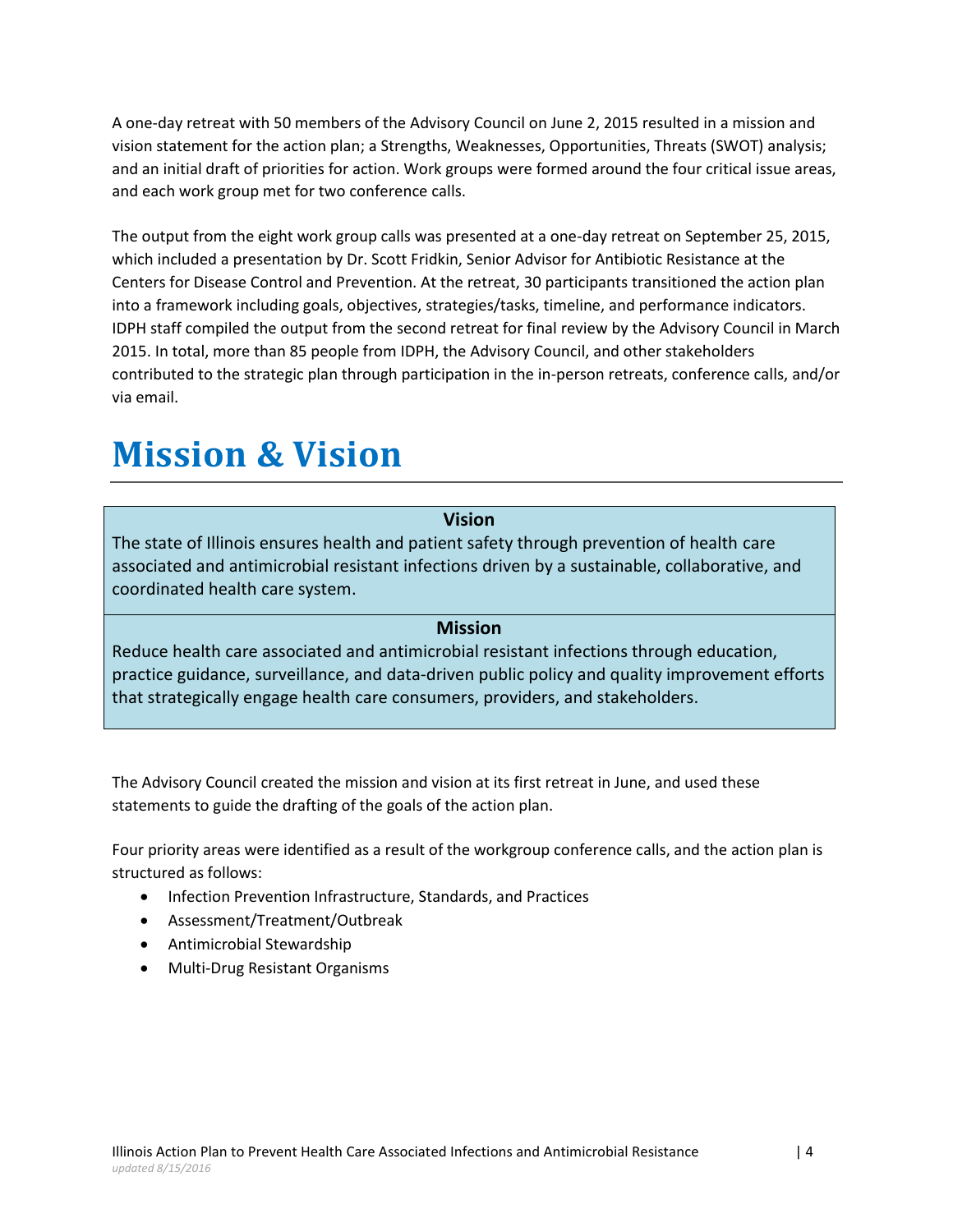<span id="page-4-0"></span>**Key Strategies**: Cross-cutting topics were integrated as key strategies throughout the plan rather than as separate goals. The following themes are incorporated throughout all areas of the plan:

<span id="page-4-1"></span>**Education & Training**: Education and training for health care professionals is essential for ensuring a competent work force that adopts best practices to prevent HAIs and AR. Education for policy makers, administrators, and community members will increase awareness of, and support for, investment in efforts to prevent HAIs and AR.

<span id="page-4-2"></span>**Policy Development:** Policies establish a clear standard for acceptable practices and can be used to focus investment of resources on priority areas. Examples include using policies about infection control training as a strategy to achieve the goal of having a competent work force; policies for HAI and AR reporting help to obtain the data necessary to inform action.

<span id="page-4-3"></span>**Data/Surveillance**: Surveillance provides data that will be used to measure, inform, and guide improvement efforts. A collaborative approach that includes public health, health care, and electronic health records (EHR) is currently underway to determine how existing data and surveillance systems can be leveraged to inform prevention efforts further and create meaningful ways to monitor progress where data are lacking.

<span id="page-4-4"></span>**Communication**: Communication is the exchange of information and is necessary to spread best practices. Improving communication across the continuum of care, particularly when patients transition between health care facilities or providers, will facilitate more timely interventions and prevention of HAIs. For example, when a facility admits a patient, it is critical that they know if that patient is (or suspected to be) infected or colonized with an MDRO so that appropriate action can be taken (e.g., placing the patient on contact precautions to contain spread of the organism to other patients).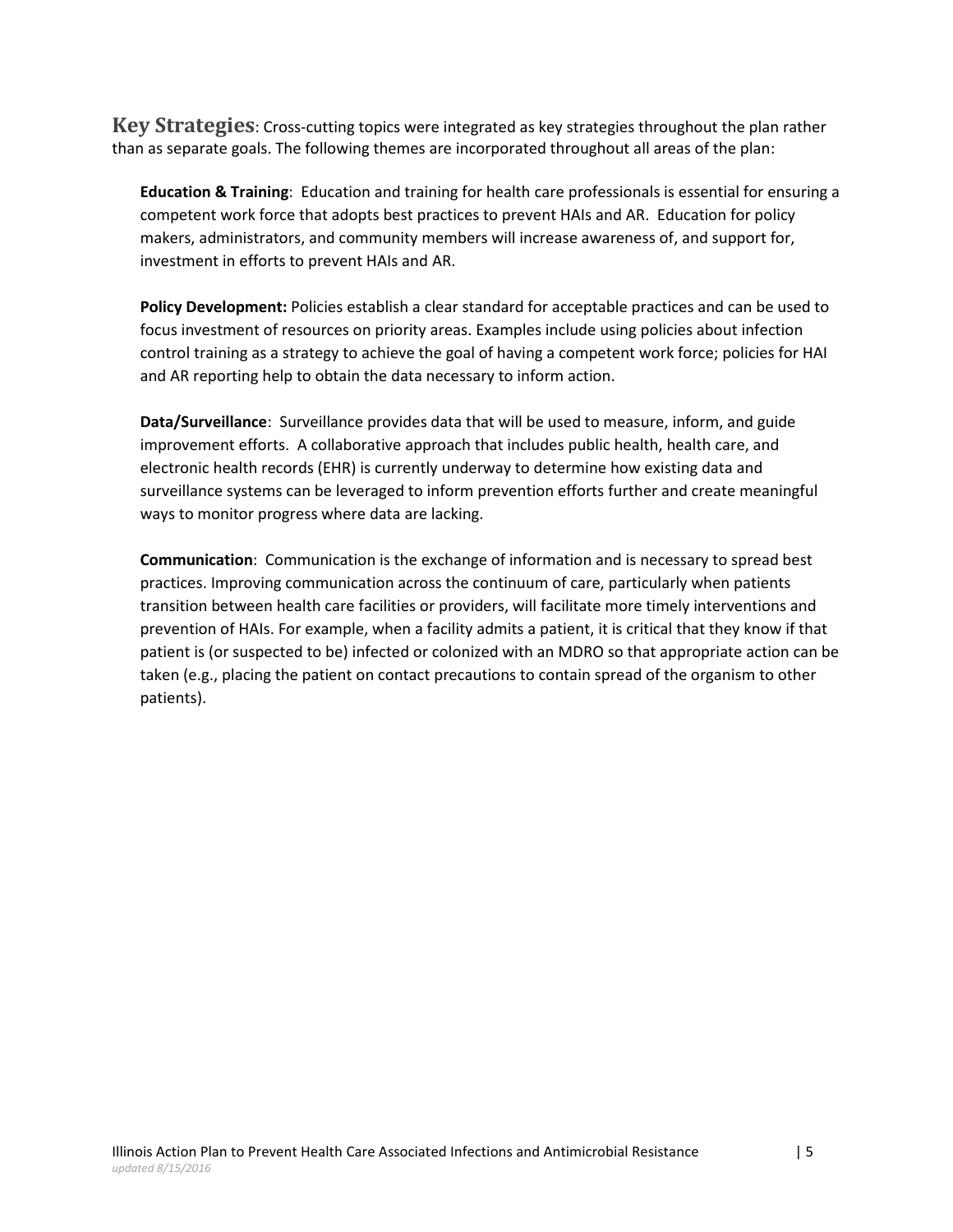# <span id="page-5-0"></span>**Summary of HAI trends in Illinois**

The Advisory Council discussed current efforts underway in Illinois to prevent and monitor AR and HAIs. The following summary of data from the National Healthcare Safety Network (NHSN) was used to guide action planning:

|               | 2014<br><b>IL SIR</b> | % Difference<br>2014 IL<br>vs. National Baseline | % Change<br>2014 IL vs. 2012 IL |                           | <b>HHS 2013</b><br><b>Prevention Target</b> | <b>Target Met?</b> |                           |
|---------------|-----------------------|--------------------------------------------------|---------------------------------|---------------------------|---------------------------------------------|--------------------|---------------------------|
| <b>CLABSI</b> | 0.45                  | $55\% \downarrow$                                | $17\%$ $\downarrow$             | $\star$                   | $50\%$                                      | <b>YES</b>         | $\star$                   |
| <b>MRSA</b>   | 0.71                  | 29%↓                                             | $16\% \downarrow$               | ★                         | $50\% \downarrow$                           | <b>NO</b>          | $\mathbf x$               |
| C. DIFFICILE  | 1.00                  | $0\%$ $\downarrow$                               | 7%个                             | $\boldsymbol{\mathsf{x}}$ | $30\%$ $\downarrow$                         | NΟ                 | $\boldsymbol{\mathsf{x}}$ |

CLABSI: For all ICUs combined in 2014, central line-associated bloodstream infections (CLABSI) Standardized Infection Ratio (SIR) in Illinois intensive care units (ICUs) was 0.45 (95% CI 0.403, 0.499). This translates to a 55% reduction compared to the national referent period. This statistically significant reduction in CLABSIs was achieved in all three intensive care settings combined and individually – adult ICUs (AICU), neonatal ICUs (NICU), and pediatric ICUs (PICU). The results show that the overall Illinois SIRs for CLABSIs decreased by 17% from 2012 to 2014.

MRSA: In 2014, there were 296 *methicillin-resistant Staphylococcus aureus* (MRSA) bloodstream infections reported compared to 419 predicted, for an SIR of 0.706 (95% CI 0.629, 0.790). This translates to a 29% reduction compared to the national referent period. There was a significant decrease of 16% from 2012 to 2014.

CDI: In 2014, there were 4640 *Clostridium difficile infections* (CDI) reported compared to 4661 predicted, for an SIR of 0.995 (CI 0.967, 1.024), which is statistically similar to the national referent period. There was a significant increase of 7% from 2012 to 2014.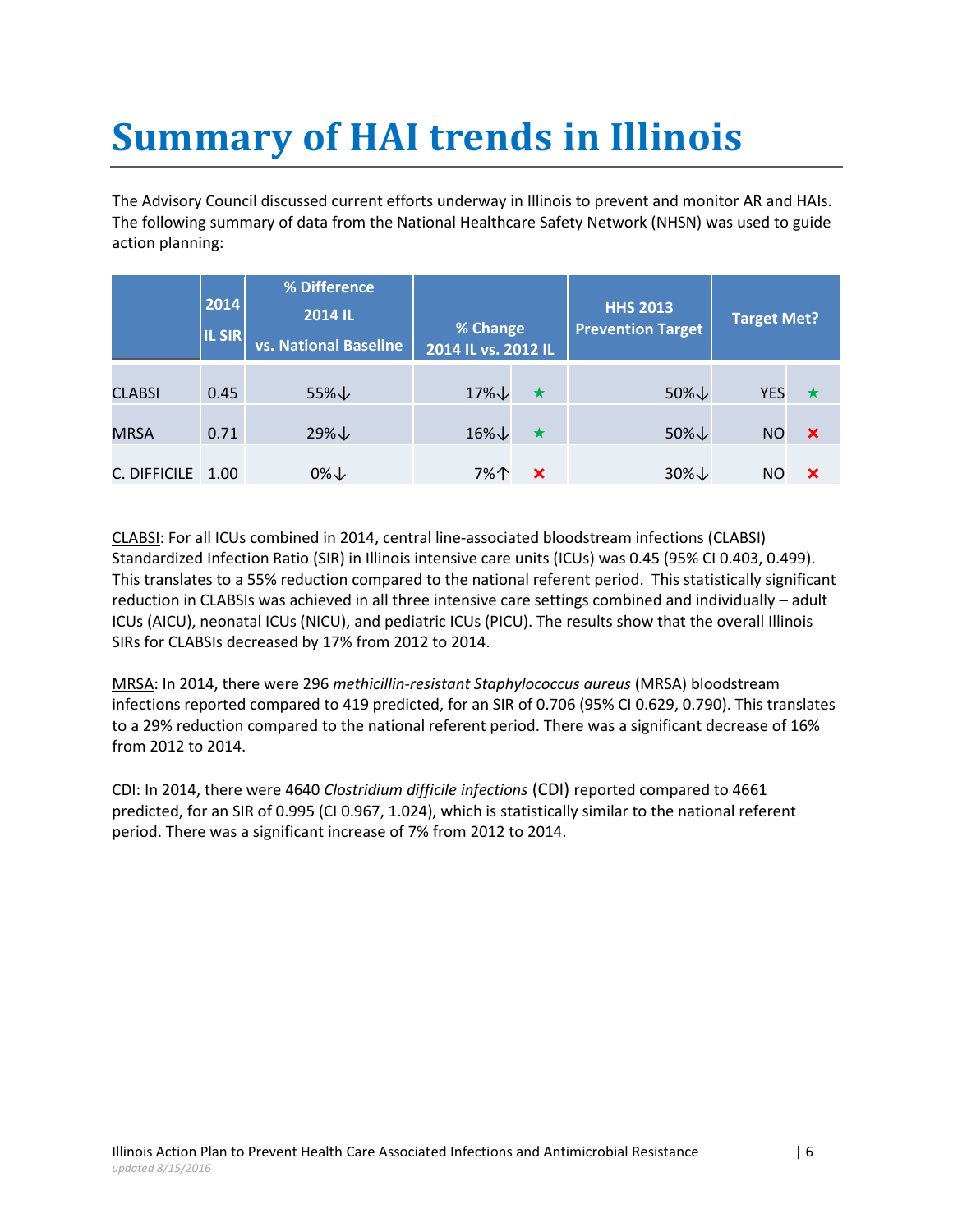|                                                                                             | 2013<br><b>IL SIR</b> | % Difference<br>2013 IL vs. National<br><b>Baseline</b> | % Change<br>2013 IL vs. 2012 IL |                           | <b>HHS 2013</b><br><b>Prevention Target</b> | <b>Target Met?</b> |                           |
|---------------------------------------------------------------------------------------------|-----------------------|---------------------------------------------------------|---------------------------------|---------------------------|---------------------------------------------|--------------------|---------------------------|
| <b>CAUTI</b>                                                                                | 0.97                  | $3\%$                                                   | $7\%$                           | $\equiv$                  | $25\% \downarrow$                           | <b>NO</b>          | $\boldsymbol{\mathsf{x}}$ |
| <b>SSI HYST</b>                                                                             | 0.58                  | $42\%$                                                  | $36\%$                          | $\star$                   |                                             |                    |                           |
| <b>SSI COLON</b>                                                                            | 0.81                  | 19%↓                                                    | 32%个                            | $\boldsymbol{\mathsf{x}}$ |                                             |                    |                           |
| SSI KPRO**                                                                                  | 0.36                  | $64\%$                                                  | 36%↓                            | $\star$                   |                                             |                    |                           |
| SSI CABG**                                                                                  | 0.48                  | $52\% \downarrow$                                       | 14%↓                            | $\star$                   |                                             |                    |                           |
| SSI<br>combined                                                                             | 0.63                  | $37\%$                                                  |                                 |                           | $25\% \downarrow$                           | <b>YES</b>         | $\star$                   |
| ** SSI KPRO & SSI CABG measures for IL analyzed by state fiscal year: 2012 = 7/2011-6/2012; |                       |                                                         |                                 |                           |                                             |                    |                           |

2013=7/2012-6/2013

 $<sup>1</sup>$  Significant definition change in SSI Colon measure lead to an artificial increase in rates</sup>

For SSI (surgical site infection) measures, the table shows the 2013 data because 2014 data have not been analyzed as of the time of this publication. Overall, there were significant decreases in SIR values for all surgical categories except SSI Colon where definition changes affected the reported results.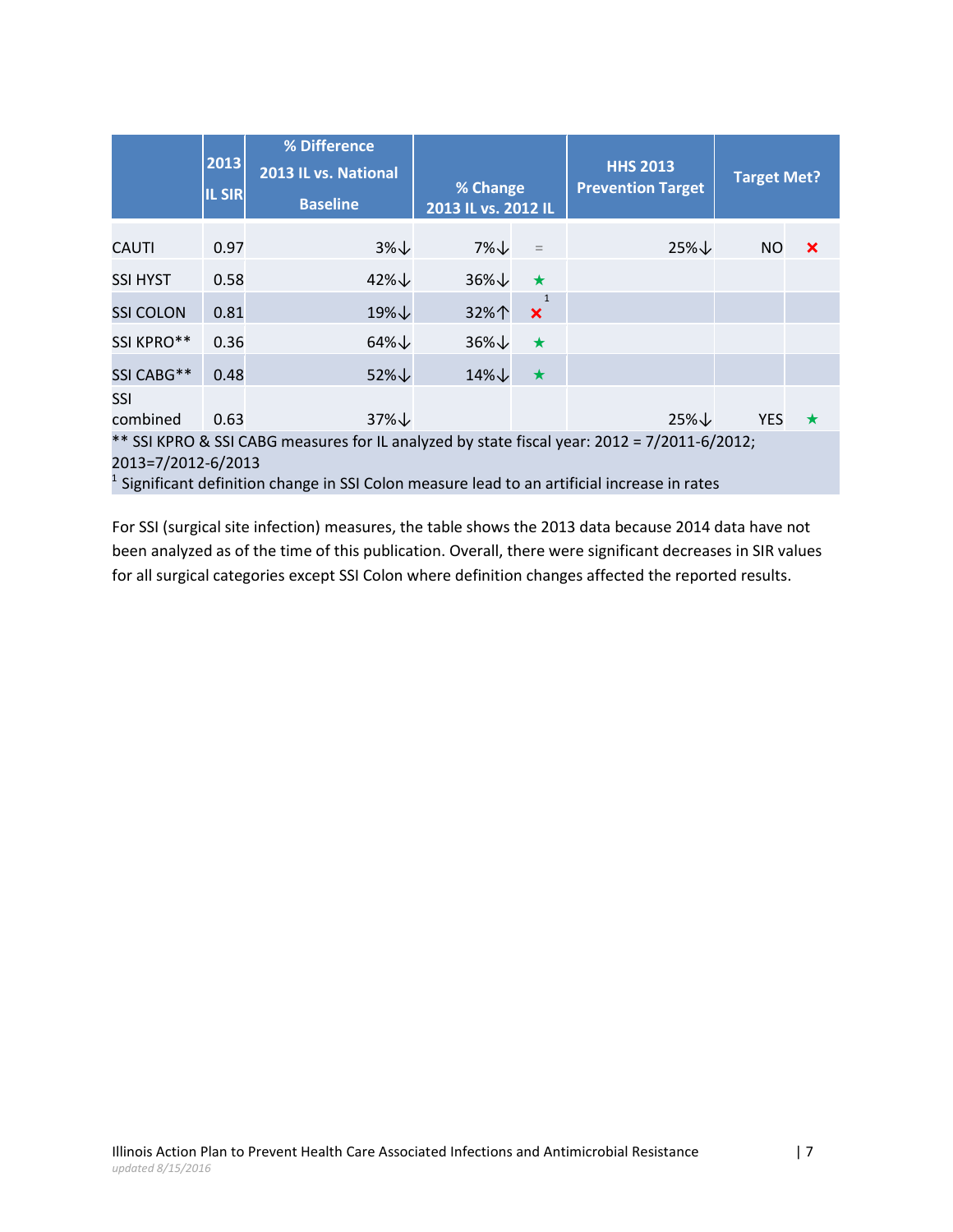# **Action Plan**

Following the September 2015 retreat, members of the strategic planning committee further refined the action plan. It was subsequently presented to the Advisory Council and other participants in the strategic planning process in March 2016 for feedback. The following sections outline the key priorities, goals, objectives, strategies/tasks, and performance indicators to guide HAI/AR prevention efforts in Illinois over the next five years. The Illinois Department of Public Health, Division of Patient Safety and Quality will lead implementation of this plan in partnership with the Advisory Council.

## **Priority Area A: Infection Prevention Infrastructure, Standards, and Practices**

<span id="page-7-0"></span>**Goal #1: Illinois will implement a comprehensive and effective infection prevention and control system with standards, policies, and practices in place for all health care settings.**

**Objective 1.1 IDPH will provide leadership for coordination and collaboration between public health and all health care settings across the continuum of care.**

1.1.1 Engage an array of partners and stakeholders from across health care settings and disciplines in the HAI/AR Prevention Advisory Council. Coordinate efforts with partners and stakeholders to maximize impact of prevention efforts

<span id="page-7-1"></span>1.1.2 Utilize the HAI/AR prevention plan to evaluate progress toward achieving goals set forth in the plan; revise the plan as needed to reflect emerging needs and priorities

<span id="page-7-2"></span>1.1.3 Ensure efficient communication between IDPH & Infection Prevention contacts at facilities

- Number of meetings/communications with HAI/AR Prevention Advisory Council
- Summary of progress toward achieving goals prepared every 6 months and shared with the Advisory Council
- Creation of a communication plan for disseminating information to all health care settings across the spectrum of care. This includes developing and annually updating an inventory of health care settings and facilities that includes a point of contact for infection prevention and control (or method for reaching that individual), available HAI/AR related data, and current regulatory/licensing oversight authorities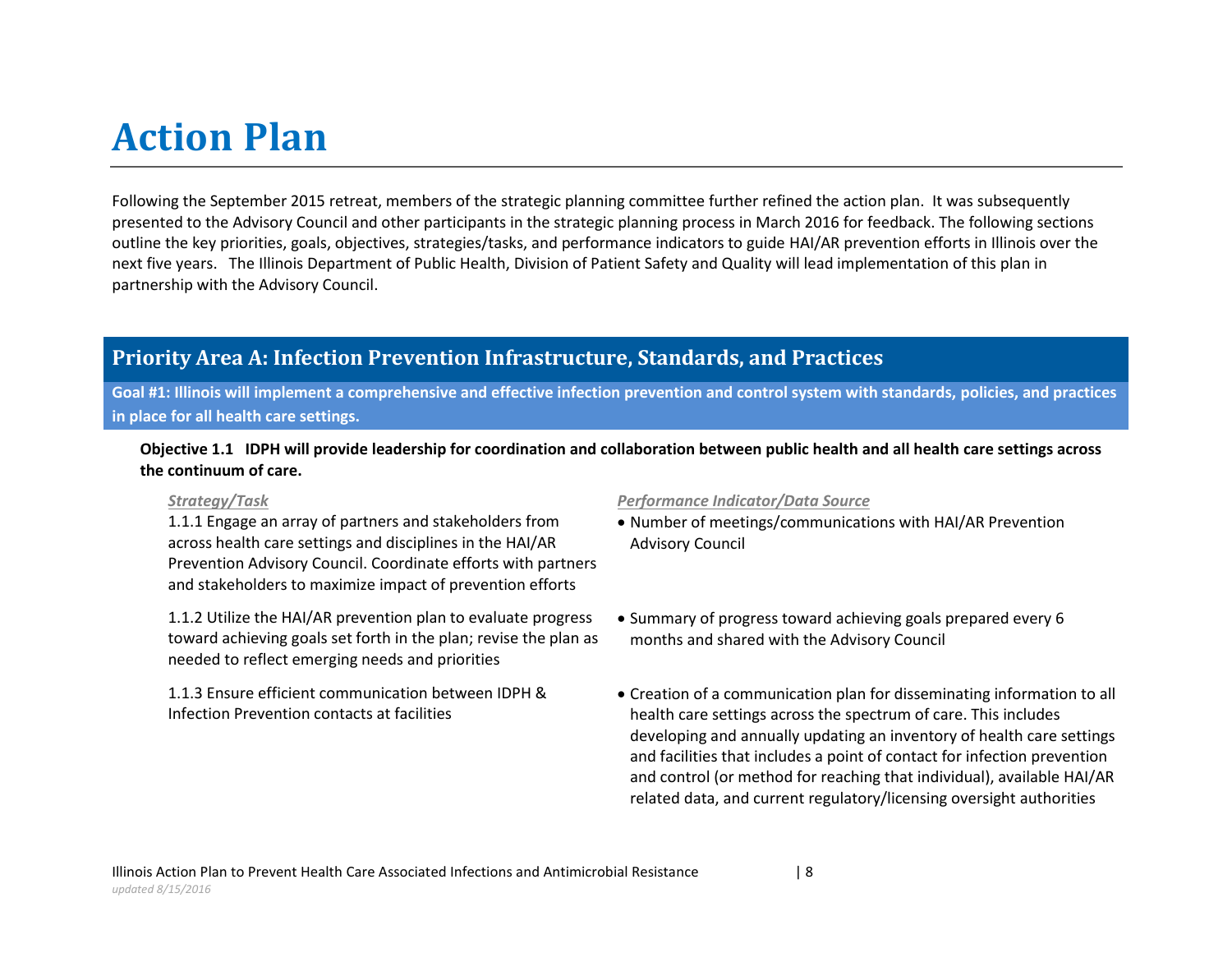### **Objective 1.2 Identify and disseminate information on implementation of best practices across health care settings for infection prevention and control.**

1.2.1 Provide resources and incentives for facilities to participate in quality improvement activities and to incorporate current guidelines and recommendations for infection prevention and control as a standard of practice

### *Strategy/Task Performance Indicator/Data Source*

 May include activities focused on a general standard of practice (e.g., environmental cleaning) or more targeted initiatives for preventing device or procedure related HAIs (e.g., CLABSI, catheter-associated urinary tract infections (CAUTI), select surgical site infections (SSI), CDI that are not otherwise specifically addressed in this plan

### **Objective 1.3 Develop sustainable capacities to assess and address gaps in infection control policies and practices in health care settings throughout Illinois.**

1.3.1 Implement an Infection Prevention Liaison Program to work with selected facilities to perform onsite assessments, identify strengths and gaps, provide expert consultation to facilities on how to mitigate gaps, and follow up to ensure mitigation strategies are implemented

1.3.2 Provide remote assistance to facilities who did not receive an onsite assessment to perform a guided selfassessment to identify strengths and gaps and offer consultation on how to mitigate gaps

### *Strategy/Task Performance Indicator/Data Source*

- Number of facilities that receive onsite assessments and gap analyses (acute care hospitals, LTACHs, LTCs, outpatient settings)
- Number of recommended corrective actions implemented
- Number of facilities that perform guided self-assessments and gap analyses
- Number of recommended corrective actions implemented

### **Objective 1.4 Ensure health care facilities/settings are appropriately staffed with qualified personnel to implement comprehensive and effective infection control programs.**

1.4.1 Develop a competency-based training program for infection prevention in Long Term Care (LTC) settings.

1.4.2 Expand offerings of competency based training program for infection prevention to other settings

- Number of LTC facilities with a designated person for implementation of infection control plan who has completed competency-based training program for infection prevention and control in Long Term Care
- Number of facilities in targeted settings with infection prevention and control designee who has completed recommended training for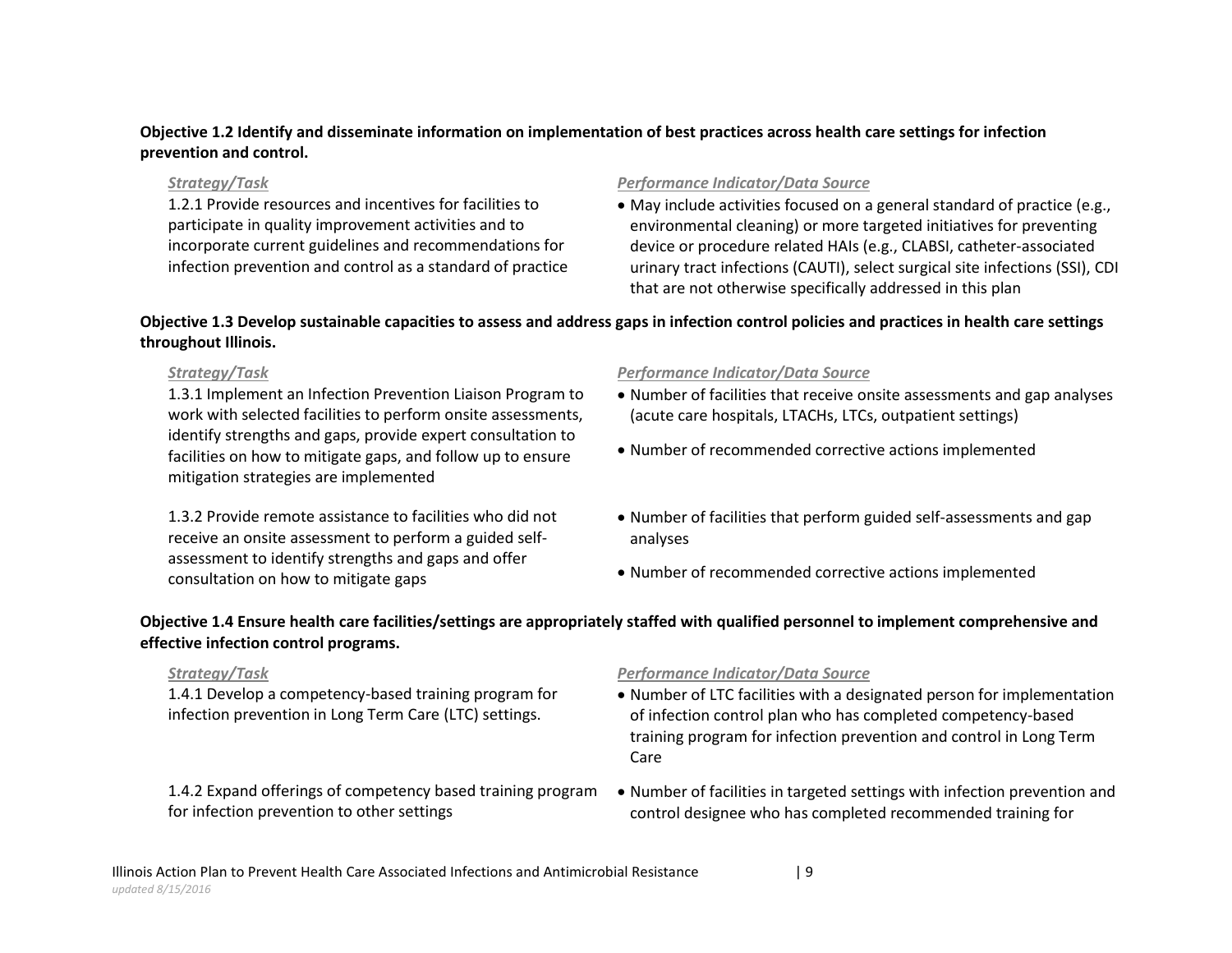1.4.3 Ensure health care entities provide competency based training for all staff on basic infection prevention behaviors (e.g., hand hygiene, donning and doffing PPE, culture of safety) and monitor staff on adherence to infection control

1.4.4 Explore policy options to ensure that health care settings retain adequate staffing levels of qualified personnel to implement infection prevention and control programs

1.4.5 Explore policy options to mandate minimum training for personnel charged with overseeing infection prevention and control activities

1.4.6 Educate health care setting personnel on the approved policies

### **Objective 1.5 Collect, analyze, interpret, and report HAI/AR surveillance data to direct and inform actions.**

1.5.1 Develop informatics and epidemiology expertise within the HAI/AR prevention program at IDPH

1.5.2 Utilize public reporting of HAI/AR data to promote transparency and accountability

1.5.3 Leverage existing data sources and develop meaningful ways of analyzing and presenting data that inform action and evaluate the effectiveness of prevention efforts

infection prevention and control

- Number of facilities in targeted settings that provide regular competency based training for all staff with patient contact
- Voluntary reporting in targeted settings of percentage of employees that adhere to infection prevention and control policies and practices
- Polices established to support staffing levels needed to effectively implement infection prevention and control programs. Evaluation data may include annual hospital/facility survey questions
- Policies are established to require minimum training standards for personnel charged with oversight of infection prevention and control
- Dissemination of policy changes via communication plan established in 1.1.3

- Additional services for informatics and epidemiology retained to meet the needs of the HAI/AR prevention program
- Illinois Hospital Report Card web views and other metrics such as social media engagement/response
- Incorporation of expanded NHSN data (available as of January 1, 2016) into annual hospital HAI reports (e.g., CAUTI, facility wide CLABSI, SSI).
- Creation and publication of a new format for reporting facility-specific NHSN data, including technical and consumer friendly versions.
- Creation and evaluation of facility-specific "HAI Data for Action Reports" that demonstrate progress toward reductions in targeted HAIs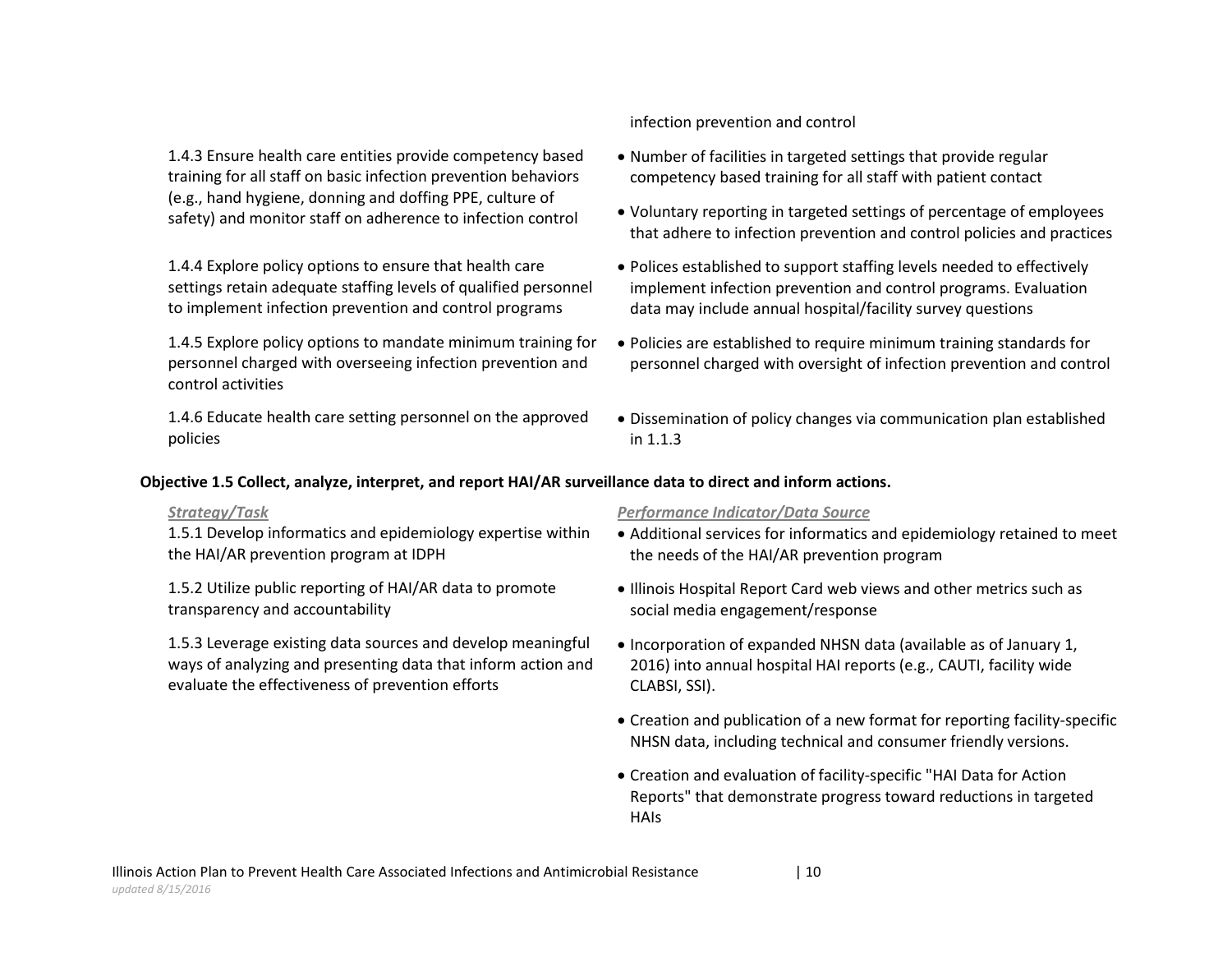1.5.4 Implement new reporting mechanisms and/or requirements where data are insufficient to guide efforts

- Use of the Targeted Assessment for Prevention (TAP) strategy and other measures (assessment findings) to select facilities for engagement in quality improvement initiatives
- Access to and analysis of existing data sources that are not currently available to the HAI program, such as dialysis facility reporting to NHSN and long term care antibiotic use data derived from the Prescription Monitoring Program
- Expanded NHSN reporting to additional settings, and consideration of publicly reporting these measures, e.g., creation of new incentives or requirements for LTC facilities to report *Clostridium difficile* to NHSN
- Expand access to NHSN data to local health departments in Illinois
- Number of facilities participating in Antibiotic Use and Antimicrobial Resistance (AUR) module of NHSN
- Number of facilities who receive auto-alerts when patients with a history of CRE are admitted to their facility
- Development of a way for CRE to be automatically reported to the XDRO registry via Electronic Laboratory Reporting (ELR) data

**Objective 1.6 Standardize and improve timeliness and completeness of communication during transitions in care about patients' infection or colonization status with high risk organisms, need for contact precautions, and history of antibiotic use.** 

1.6.1 Develop and recommend standardized reporting criteria to be communicated during inter- and intra- facility patient transfers related to patient HAI/AR history and antibiotic usage

1.6.2 Examine barriers to interfacility communication, including the root causes for why facilities may be reluctant to admit patients due to their infection or colonization status

- Recommendations developed and disseminated to health care facilities on minimum elements of HAI/AR-related information to communicate during patient transfers
- Summary of barriers to performing complete and timely interfacility communication
- 1.6.3 Evaluate and develop solutions (e.g., guidelines, policies, . Implementation of recommended actions to promote complete and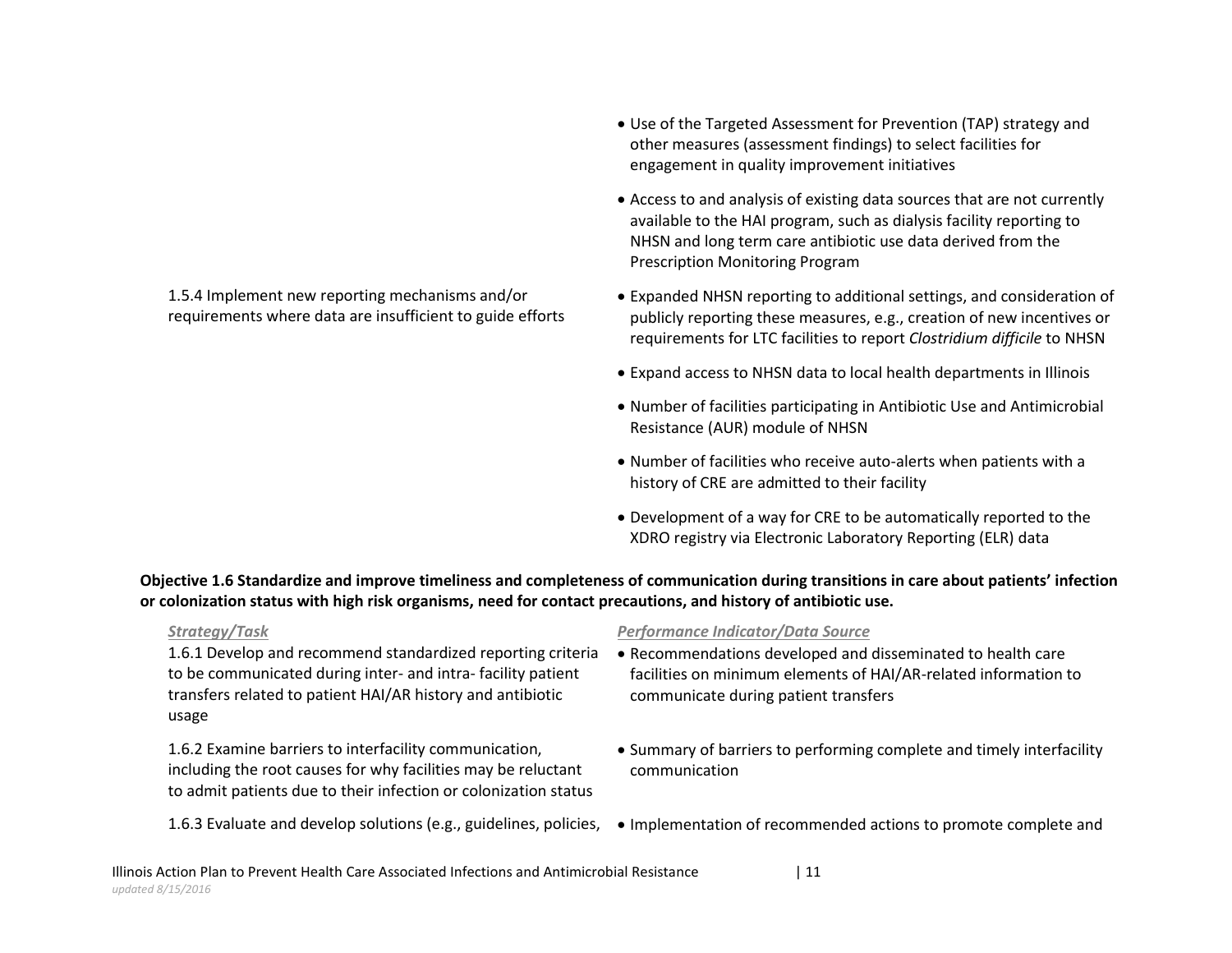payment structures, or other tools) that address identified barriers and promote adherence to recommended standards/protocols for communication during transitions of care

1.6.4 Develop and expand ways to automate inter-facility communication of minimum elements of HAI/AR related information during patient transfers

timely interfacility communication

- Evaluation of the impact of solutions implemented to promote interfacility communication
- Number of acute care hospitals with XDRO registry auto-alerts in place for notification of patients admitted with a known history of CRE

## **Priority Area B: Assessment/Treatment/Outbreak**

**Goal #2 Improve detection, investigation, and response to infectious outbreaks including community and HAIs and AR organisms.**

### **Objective 2.1 Increase knowledge and competency of relevant health care facility staff related to outbreak preparedness, detection protocols, containment, and resolution.**

2.1.1 Educate and train relevant staff in health care facilities across the care continuum on outbreak preparedness and response for emerging and urgent infectious diseases (e.g., utilize CDC Outbreak Investigation Toolkit as a resource)

<span id="page-11-0"></span>2.1.2 Review existing legislation and consider policy options necessary to establish standards and requirements for training of individuals responsible for coordinating HAI/AR outbreak detection and response activities

#### *Strategy/Task Performance Indicator/Data Source*

- Incorporation of content on detection, investigation, and response to infectious outbreaks into the infection control education described in Objective 1.4
- New policies (if needed) and summary of existing policies disseminated to increase facility level capacity to detect and respond to outbreaks and emerging pathogens (related to Objective 1.4)

### <span id="page-11-1"></span>**Objective 2.2 Prepare for emerging communicable disease threats that may enter health care facilities.**

2.2.1 Grow partnerships between and coordinate efforts among HAI/AR Prevention Programs, Communicable Disease Programs, and Emergency Preparedness Programs at the state and local health departments, particularly to prepare regional response plans to emerging threats or special pathogens such as Ebola

- Regional and facility-specific response plans for special infectious disease threats
- When feasible, performance of facility readiness assessments as a coordinated team effort across programs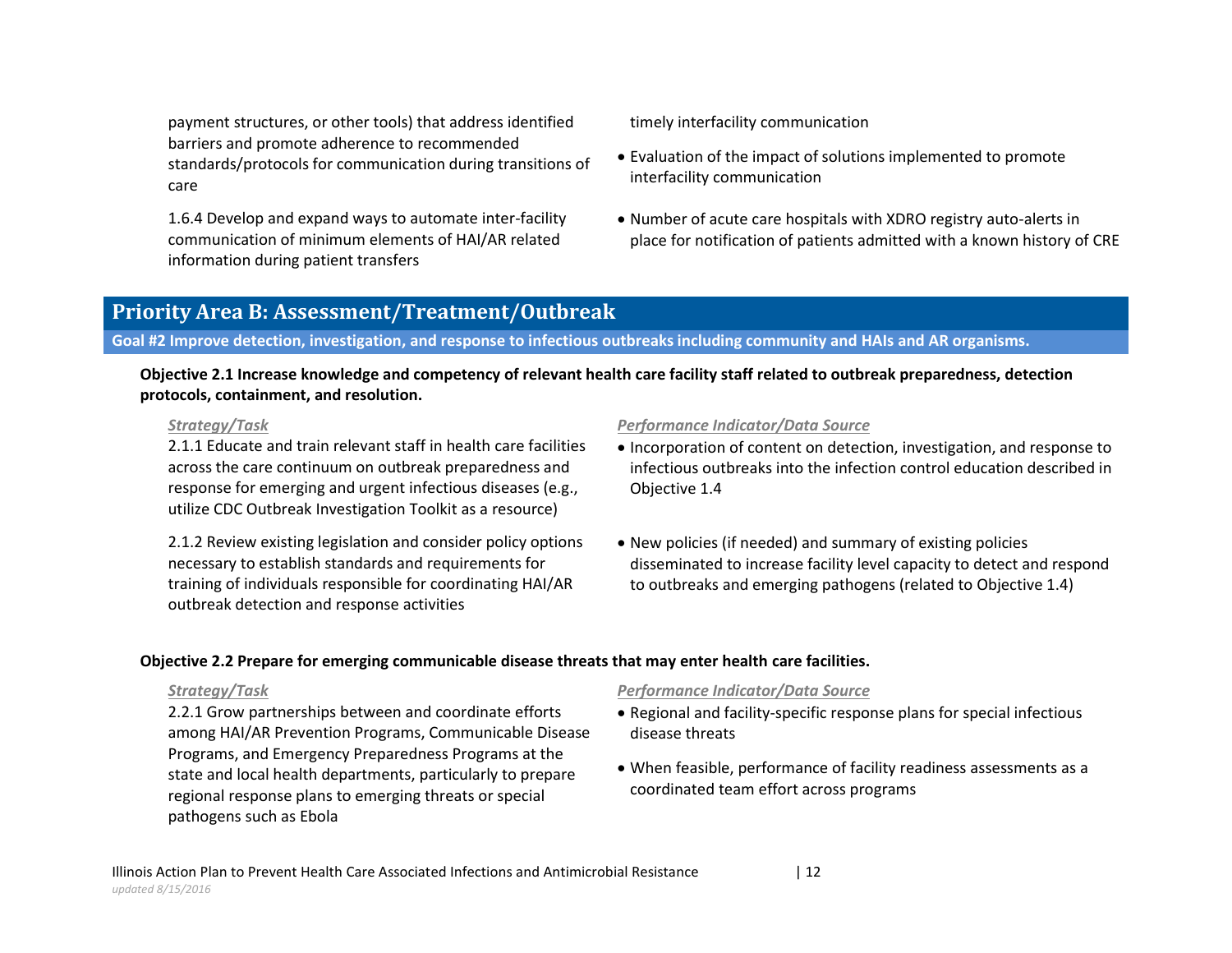2.2.2 Administer CDC standardized outbreak assessment tool for facility self-assessment of detection, reporting, and response to infectious disease outbreaks and emerging threats

- Summary reports outlining gaps identified in health care facility outbreak reporting
- Regional multidisciplinary meetings held to review gaps and foster improved communication about HAIs and AR within cross-continuum clusters of health care facilities and local health departments
- Outbreak/emerging threat toolkit developed from year-1 activities

### **Objective 2.3 Strengthen and expand surveillance system infrastructure for detection of infectious outbreaks across acute care, non-acute care, and community settings.**

2.3.1 Evaluate current surveillance system infrastructure for (1) opportunities to detect community-onset *C. difficile* and AR outbreaks and (2) convergence of outbreak reporting/case investigation reporting in XDRO, I-NEDSS, REDCap, and NHSN

2.3.2 Enhance capacity to detect clusters among "social networks" of facilities that share patients rather than just by geographic location

2.3.3 Utilize hospital emergency department data (from National Syndromic Surveillance System) to monitor widespread outbreaks and assess trends of *C. difficile* and other AR infections in the community.

#### *Strategy/Task Performance Indicator/Data Source*

- Action steps developed for collecting pertinent outbreak information that are not currently captured through existing surveillance systems
- Trainings held for local health department staff on use of XDRO, I-NEDSS, REDCap, and NHSN for outbreak monitoring
- Testing and application of CRE cluster detection models to other pathogens
- Utilization of the syndromic surveillance system by state and local health departments, hospitals, and ambulatory facilities

### **Objective 2.4 Improve HAI and AR outbreak reporting across all health care facilities.**

2.4.1 Establish protocols for exchanging information about outbreaks or breaches among state and local governmental partners (e.g., state survey agencies, licensing boards, infectious diseases authorities)

- Preparedness plan developed defining processes and tiered response criteria to handle serious infection control breaches (e.g., syringe reuse), suspect cases/clusters, and outbreaks
- 2.4.2 Enhance diagnostic testing for rapid and automated <br>
Additional resources secured to increase the capacity at the state laboratory and/or work with a regional lab to perform specialized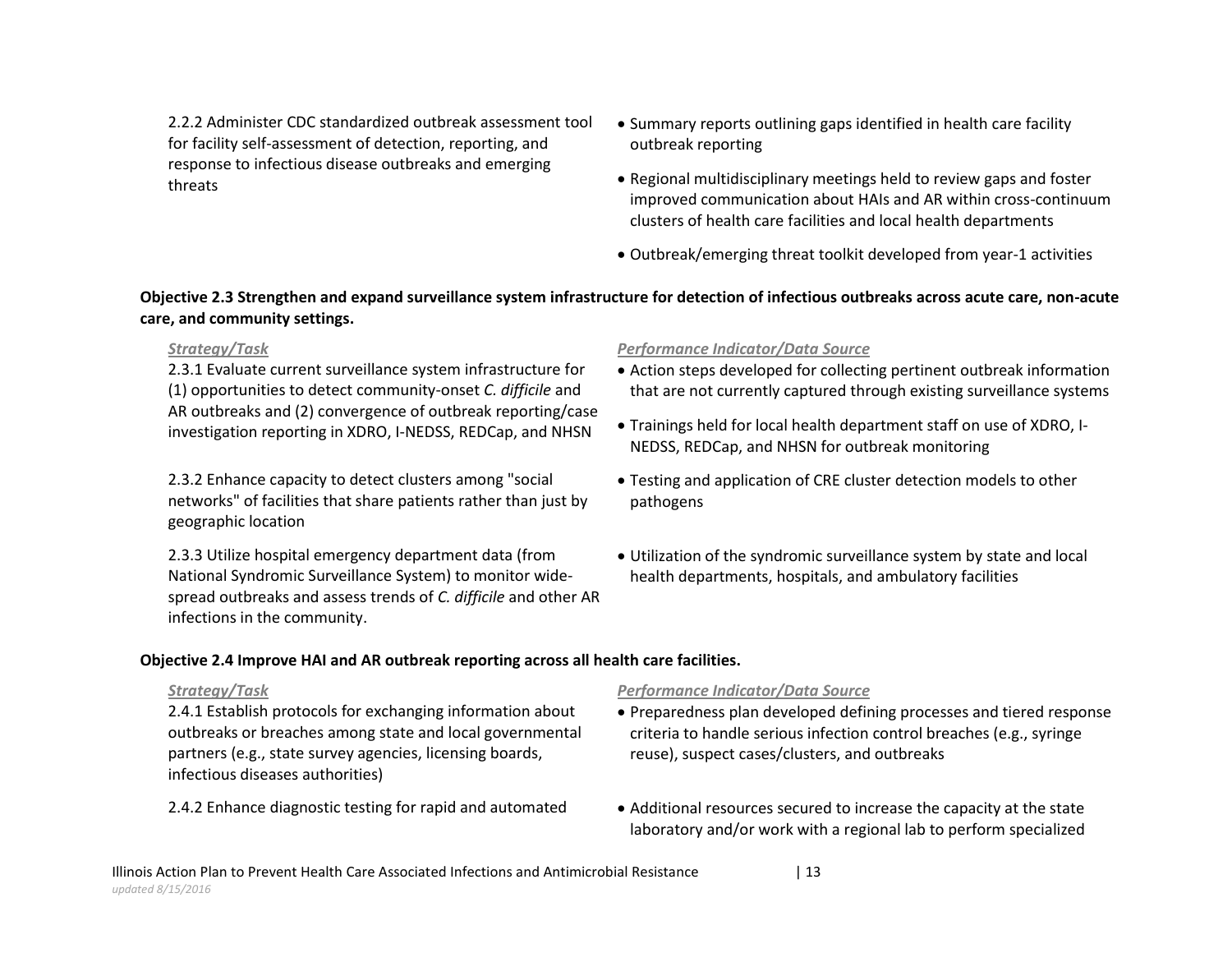detection of clusters testing

- Outline developed of appropriate and recommended laboratory testing for specific AR organisms, including list of laboratories which perform the recommended tests
- Summary of current testing methods/practices from existing data sources such as NHSN and Annual Hospital Survey
- "Critical Call List," which includes communicable disease and critical values, as well as establishment of reporting processes available on website by 2017
- Education provided to health care facilities that have contractual agreements with outside laboratories to include "Critical Call List" in their vendor contracts. Education will address "Critical Call List" values and reporting process and target direct care staff, microbiology staff, laboratorians, discharge planners/case managers, nurse liaisons, hospital epidemiologists, physicians, and administration

## **Priority Area C: Antimicrobial Stewardship (AS)**

2.4.3 Develop a communicable disease "Critical Call List" and reporting process for laboratories to notify facilities/ infection preventionists/ Hospital Epidemiologists of critical values

**Goal #3: Improve antimicrobial prescribing practices across all health care settings.**

#### **Objective 3.1 Promote and monitor antibiotic stewardship programs (ASP) across health care settings.**

3.1.1 Assess AS practices in inpatient, outpatient, and long term care settings

- Summary findings of Illinois health care facility AS practices disseminated
- <span id="page-13-1"></span><span id="page-13-0"></span>3.1.2 Evaluate trends in antibiotic prescribing and resistance . Number of hospitals reporting to the NHSN Antimicrobial Use and Resistance Module
	- Access to and analysis of data from new data sources (e.g., outpatient Medicaid claims data, long term care facility Prescription Monitoring Program data) to monitor antibiotic prescribing practices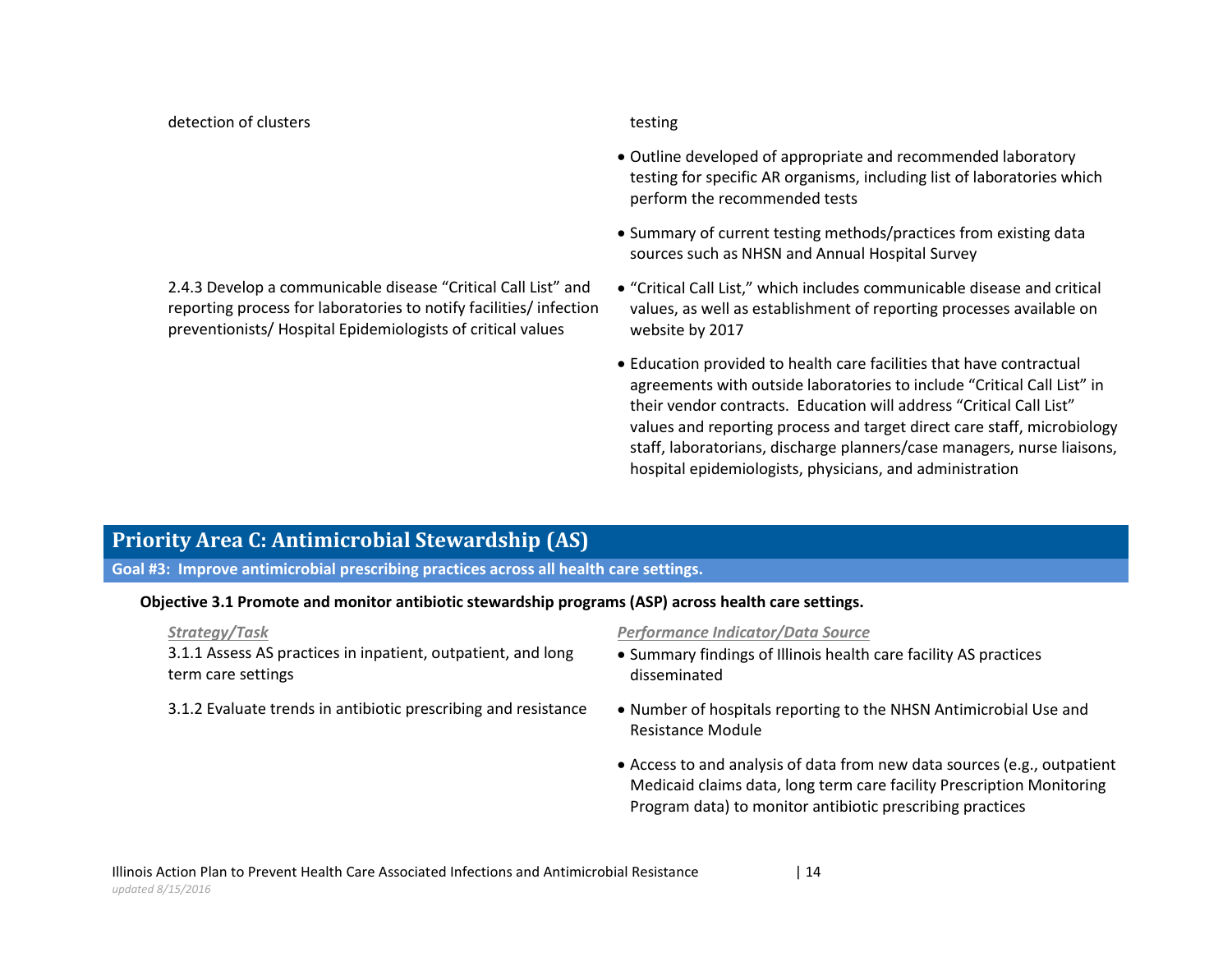3.1.3 Provide technical assistance, education, and tools to increase best practice sharing and action across the health care spectrum related to AS implementation; target facilities with few AS activities or high ratios of antibiotic resistant infections

3.1.4 Evaluate strategies, including policy options, to promote AS implementation in health care facilities.

- Regional antibiotic resistance profiles developed and distributed to prescribers
- Summary report/presentation on health care facility antibiotic prescribing and resistance
- Implementation of pilot to enhance AS in acute care hospitals
- Identification of strategies for development of hospital antibiograms tailored to service line and syndrome
- Number of presentations, educational programs, and initiatives implemented related to AS and AR prevention (e.g., Illinois Summit on Antimicrobial Stewardship, expanded Precious Drugs & Scary Bugs campaign)
- Number of facilities participating in initiatives that are focused on or include a substantive component on AS
- Number of facilities that report implementation of CDC's core elements of antibiotic stewardship programs (data sources may include NHSN facility survey)
- Implementation of strategies to promote AS, including proposed legislation related to antibiotic stewardship if deemed appropriate

### **Objective 3.2 Strengthen public health and health care facility infrastructure to facilitate AS work.**

3.2.1 Ensure designated staff to coordinate state health department AS initiatives

3.2.2 Expand and maintain collaboration with health care facilities and key stakeholders

- At least one appropriately qualified individual designated for AS coordination
- Up-to-date AS resource page established on IDPH website
- Number and types of multi-stakeholder HAI Advisory Council and One Health partners that participate in planning and implementation of AS activities
- 3.2.3 Provide AR/AS-related information to health care facility  $\bullet$  Number of health care facilities that have written statement of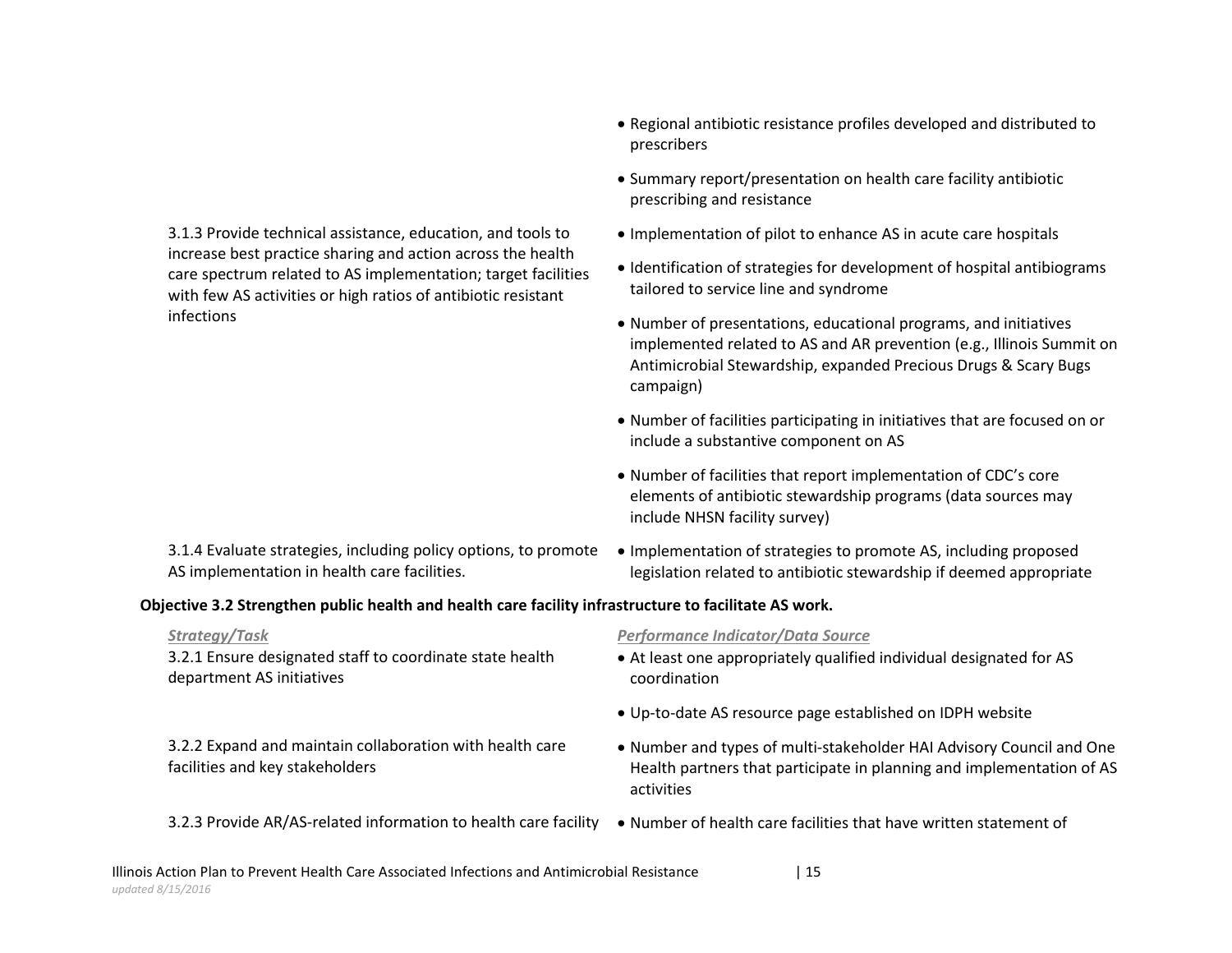leadership, payers, policy makers, and others to increase their commitment on this issue

support from leadership for AS activities

- Number of facilities that report establishing antibiotic stewardship programs
- Inclusion of AS education in clinician training programs (e.g., medical, pharmacy, nursing, and residency programs)

#### **Goal #4: Raise public awareness about antibiotic use and misuse.**

#### **Objective 4.1 Establish infrastructure to facilitate outreach to general public.**

4.1.1 Ensure designated staff to coordinate state health department AS initiatives

4.1.2 Identify and engage with community interest groups and other key stakeholders that work with the general public

#### *Strategy/Task Performance Indicator/Data Source*

- Services of a subject matter expert as an Antimicrobial Resistance Prevention Coordinator retained
- Number of community, local health department, and other partners that are on IDPH listserv for AS-related communications
- Number and types of stakeholder groups collaborating with IDPH on AS initiatives for the general public. Increased number of partners incorporating AS activities in their work.

#### <span id="page-15-0"></span>**Objective 4.2 Educate the general public on antibiotic resistance and appropriate antibiotic use.**

4.2.1 Expand Precious Drugs & Scary Bugs Campaign to target general public

- Participation in annual Get Smart about Antibiotics Week
- Implementation of at least one AS activity targeting pre-school through high school (e.g., AS lesson plans, recommendations for school policies on attendance during illness)
- Number of likes and reposts of IDPH social media postings related to appropriate antibiotic use
- Summary of trends in antibiotic prescribing at ambulatory care clinics engaged in Precious Drugs and Scary Bugs Campaign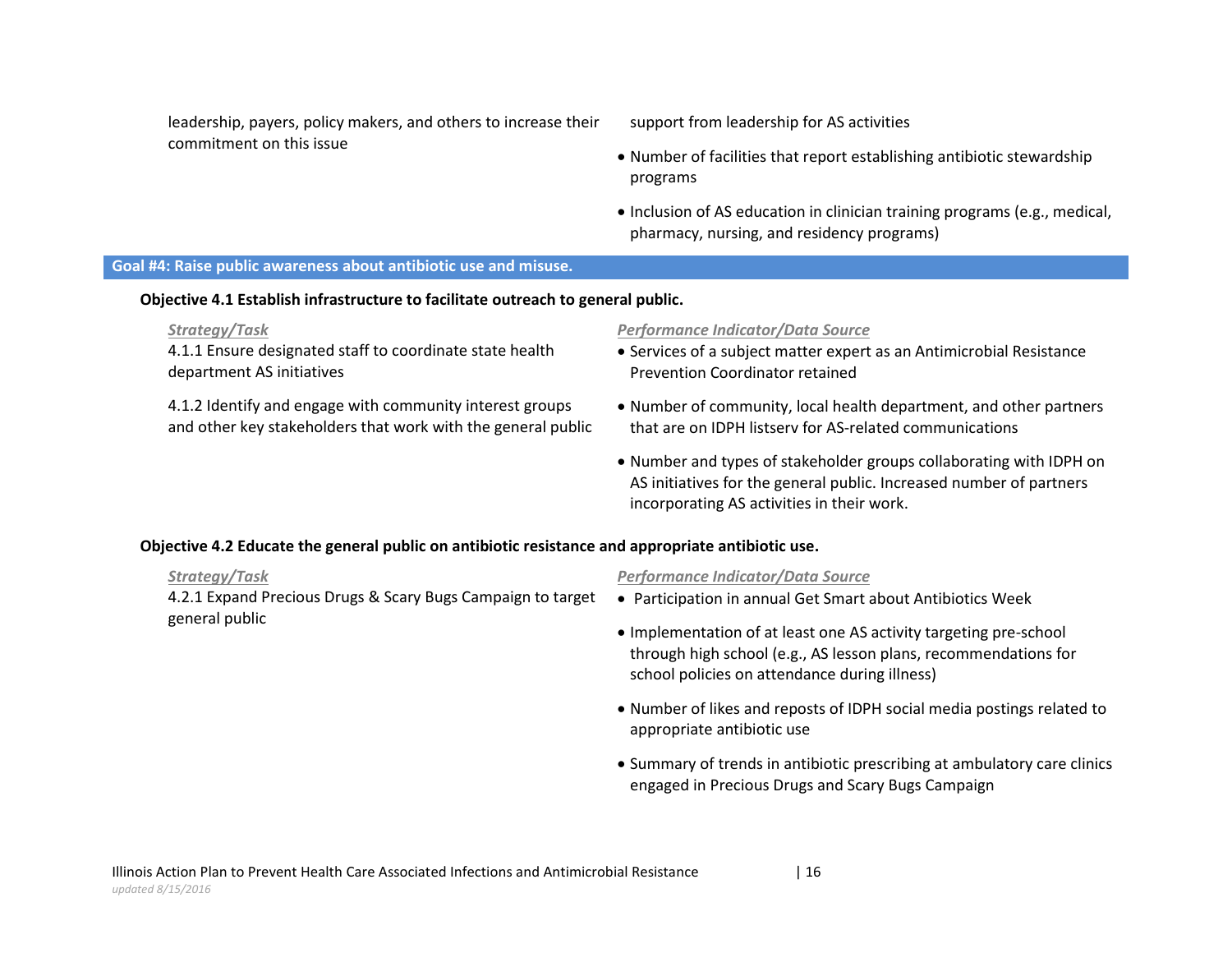4.2.2 Evaluate and implement strategies (including but not limited to legislation) to increase vaccination rates as a means to prevent infections among health care workers and the general public

4.2.3 Evaluate changes in the public's knowledge, attitudes, and practices related to appropriate antibiotic use to better target efforts

- Vaccination rates of health care workers reported to NHSN
- Vaccination rates in targeted communities
- Presentation/report of summary findings produced and disseminated.
- Additional strategies for impacting public knowledge and practices developed based on findings

## **Priority Area D: Multi-Drug Resistant Organisms**

**Goal #5: Slow the emergence of resistant bacteria and Clostridium difficile, and prevent their transmission.**

#### **Objective 5.1 Increase reporting of antimicrobial resistant organisms to surveillance systems, and enhance those systems.**

notification features

5.1.1 Expand reporting of MDRO data to various systems used to monitor antimicrobial resistance including: XDRO Registry, NHSN Antimicrobial Resistance (AR) Module, and other systems

<span id="page-16-1"></span><span id="page-16-0"></span>5.1.2 Enhance the quality of reporting by providing casereporting procedures for CRE and other MDROs and validate information in the XDRO Registry

5.1.3 Enhance the XDRO registry to streamline reporting and

- Number of facilities reporting to these systems, with summary of successes and challenges learned during process of onboarding facilities to new data systems
- Additional organisms added to the XDRO registry if feasible (currently only CRE are reported)
- Incorporation of Electronic Laboratory Reporting (ELR) capability into the XDRO registry and AR Module
- Creation of guidelines for case reporting of CRE and other MDROs
- Completion of laboratory validation project to verify cases reported to XDRO registry
- Completion of data validation project to assess completeness of reporting to the XDRO registry
- Number of hospitals and other facilities that receive automated XDRO registry alerts for new admissions with a history entered in the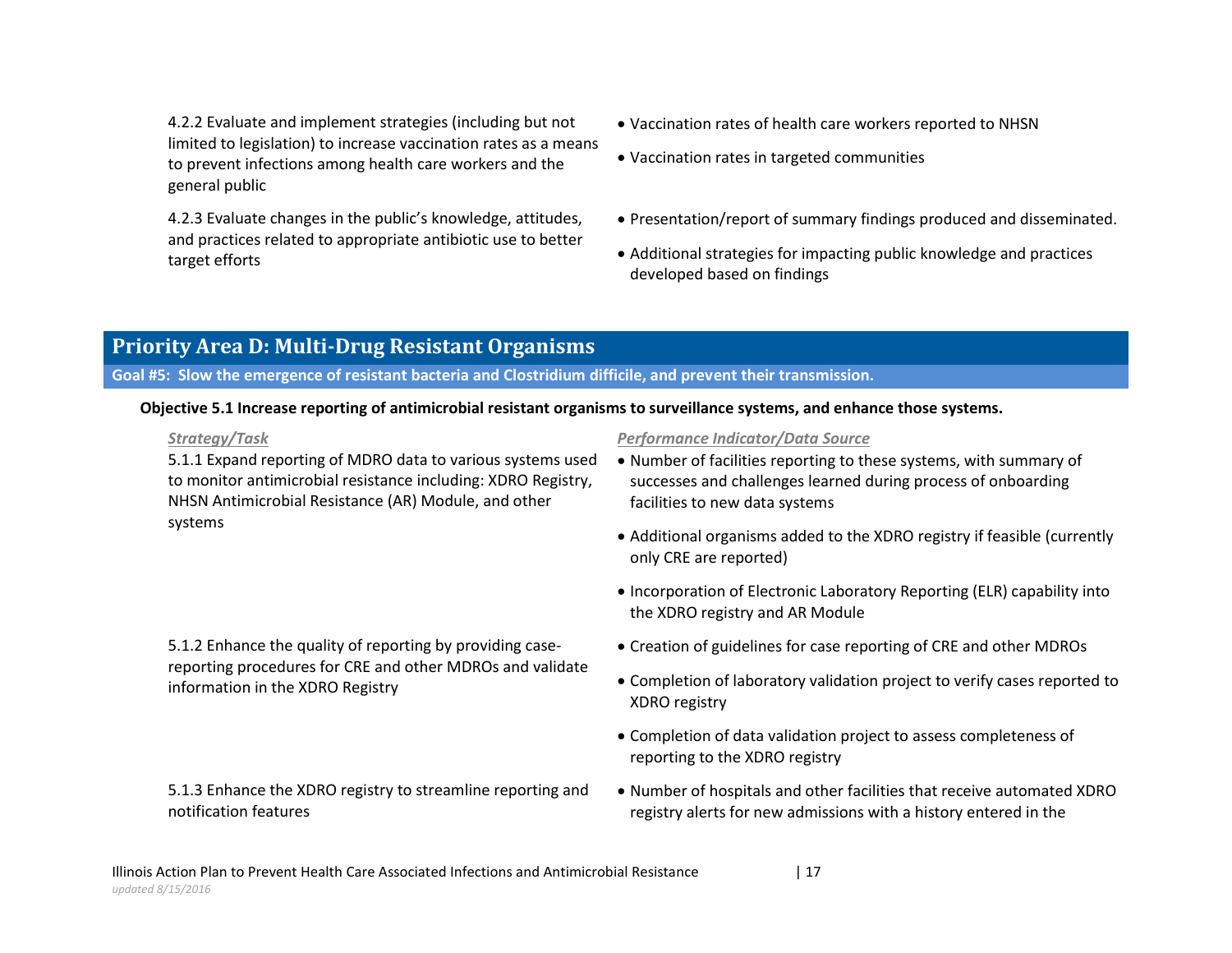5.1.4 Increase the number and types of health care settings that report CDI

### registry

- Development of a way for CRE to be automatically reported to the XDRO registry via Electronic Laboratory Reporting (ELR) data
- Expanded XDRO registry dashboard to include hospital vs. community category (Also see Objective 5.1.1)
- Examination of data to inform rationale for increased reporting burden, including analysis of NHSN data to determine burden of community onset CDI among hospitalized patients in Illinois
- NHSN CDI reporting expanded to long term care facilities

### **Objective 5.2 Enhance testing and laboratory capability to detect antimicrobial resistant organisms and mechanisms of resistance.**

5.2.1 Assess the current capacity and testing practices of laboratories and facilities for detecting high priority MDROs; this information may be available from NHSN survey data and other sources

5.2.2 Create recommendations on laboratory testing methods for identifying and characterizing high priority organisms such as CRE (e.g., susceptibility testing only vs. mechanism of resistance testing) and *C. difficile* (e.g., immunoassay vs. molecular and other tests)

5.2.3 Collect data on facility screening protocols for CRE Develop standardized protocols for performing active surveillance cultures for CRE in acute care hospitals and long term care facilities

### *Strategy/Task Performance Indicator/Data Source*

- List of laboratories with advanced capabilities to perform recommended or advanced testing for high priority MDROs that are willing to partner with IDPH or other facilities; this information may be available from NHSN survey data and other sources
- Partnership established between IDPH lab and another state or regional reference lab to expand testing capabilities
- Education provided to health care providers and laboratory professionals on the merits of various testing methods and appropriate specimen collection procedures
- Potential data sources (e.g., CMS survey) identified or survey conducted on screening practices
- Summary of current practices and dissemination of recommendations for screening and active surveillance for CRE

## **Objective 5.3 Engage health care facilities in targeted prevention activities for specific MDROs.**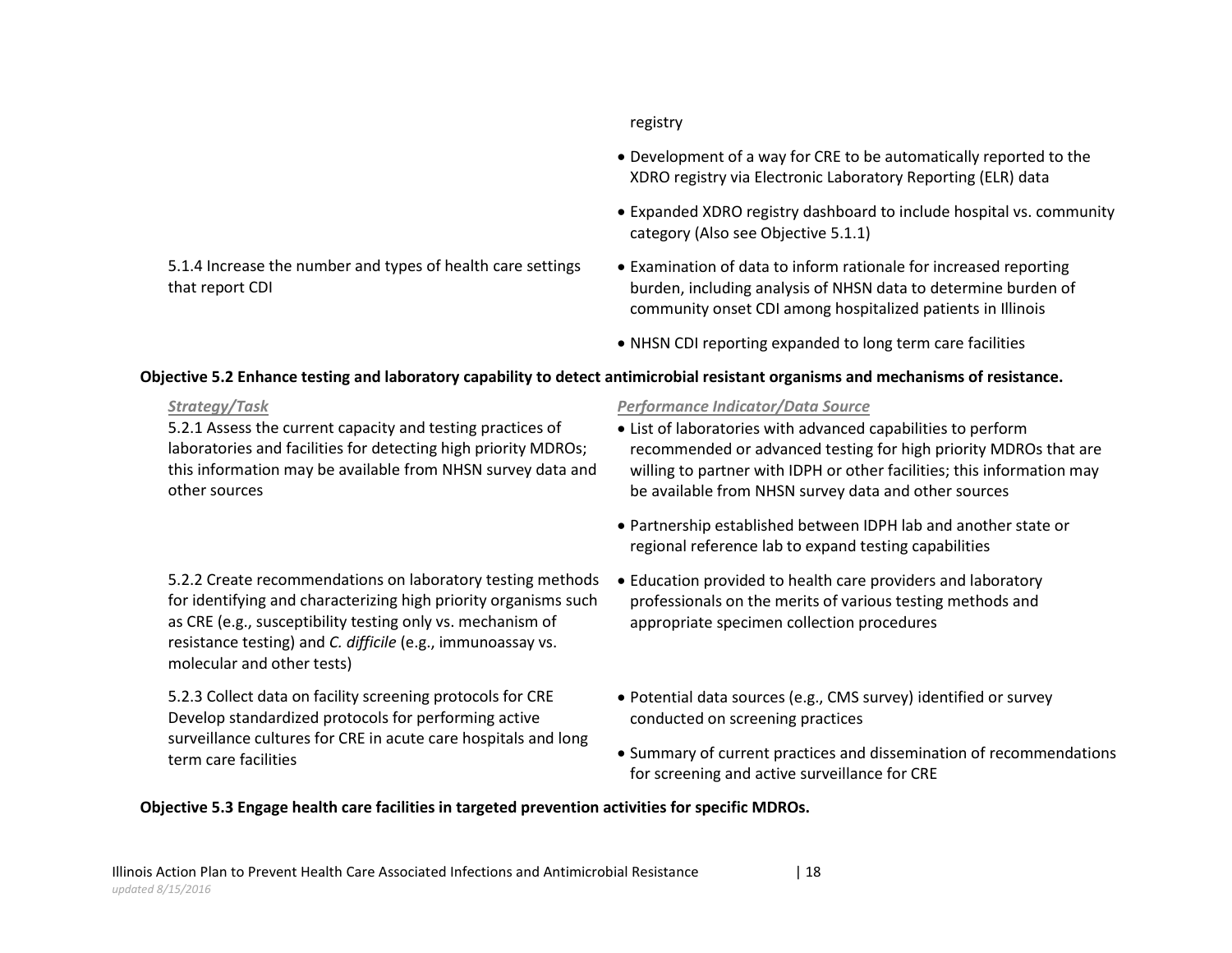5.3.1 Use existing data sources and methods to prioritize outreach to facilities on specific prevention initiatives

5.3.2 Work with subject matter experts and academic partners to recommend and implement specific strategies for priority MDROs (e.g., specific recommendations based on facility experience on testing practices, screening, and surveillance procedures, environmental cleaning practices, patient bathing/de-colonization)

### *Strategy/Task Performance Indicator/Data Source*

- Evaluation of existing sources, such as the Targeted Assessment for Prevention reports of NHSN data, to prioritize outreach
- Identification of priority MDROs and development of prevention strategies
- Change in incidence and burden of the target MDRO

### **Objective 5.4 Improve communication about MDROs and** *C. difficile* **among health care facilities, providers, and public health departments.**

5.4.1 Develop a speaker's toolkit for providers and other health care workers to ensure consistent messages are being communicated to the public

- List of speakers (or speaker's bureaus) to provide education for public and other health care providers
- Number of presentations and educational offerings provided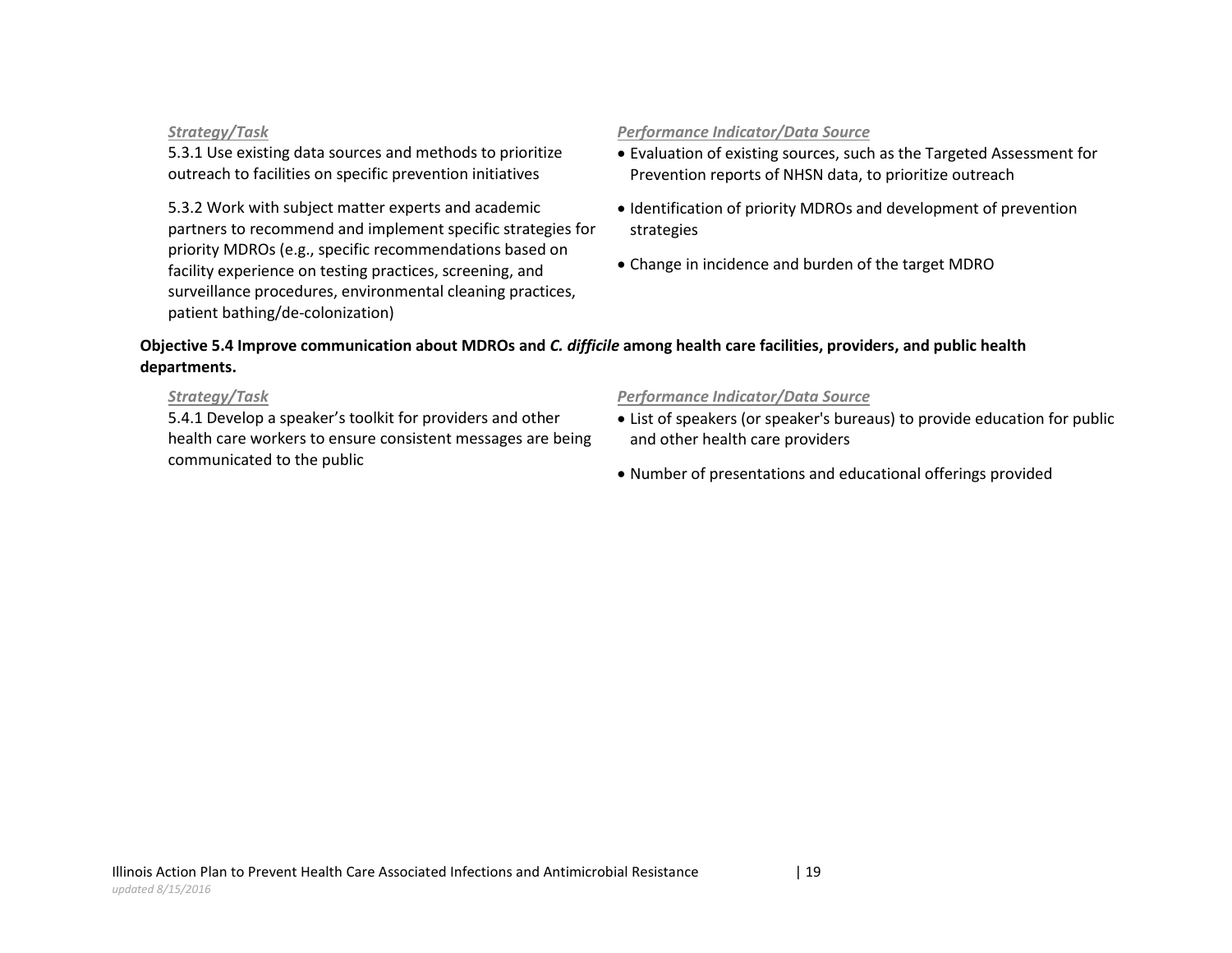# <span id="page-19-0"></span>**Appendix: Strategic Planning Contributors**

## **Strategic Planning Committee**

| <b>Name</b>                     | <b>Role/Job Title</b>                                 | Organization                                                    |
|---------------------------------|-------------------------------------------------------|-----------------------------------------------------------------|
| Angela Tang, MPH                | <b>CRE Project Director</b>                           | Hektoen (IDPH Grantee/HAI<br>Program team)                      |
| Anh-Thu Runez, MPH              | HAI Program Epidemiologist                            | Hektoen (IDPH Grantee/HAI<br>Program team)                      |
| Barbara Fischer, RN             | Division of Patient Safety and Quality                | <b>Illinois Department of Public</b><br>Health/HAI Program team |
| Chinyere Alu, MPH               | AMS and CDI Program Director                          | Hektoen (IDPH Grantee/HAI<br>Program team)                      |
| Erica Runningdeer, MSN, MPH, RN | <b>HAI Prevention Coordinator</b>                     | Illinois Department of Public<br>Health/HAI Program team        |
| Jennifer Polk, BS               | Project Associate                                     | Hektoen (IDPH Grantee/HAI<br>Program team)                      |
| Jessica Ledesma MEd MPH         | Senior Policy Analyst                                 | Illinois Department of Public<br>Health/HAI Program team        |
| Laura McAlpine                  | <b>Strategic Planning Consultant</b>                  | McAlpine Consulting for Growth, LLC                             |
| Mary Alice Lavin, RN, MJ, CIC   | <b>Infection Preventionist</b>                        | Hektoen (IDPH Grantee/HAI<br>Program team)                      |
| Mary Driscoll, RN, MPH          | Chief, Division of Patient Safety and<br>Quality      | Illinois Department of Public<br>Health/HAI Program team        |
| Mary Fornek                     | <b>Infection Preventionist Consultant</b>             | IC Consulting                                                   |
| Robynn Cheng Leidig, MPH        | <b>CDC Public Health Prevention Service</b><br>Fellow | Illinois Department of Public<br>Health/HAI Program team        |
| Suzanne Williams, MPH           | Project Associate                                     | Hektoen (IDPH Grantee/HAI<br>Program team)                      |

## **Strategic Planning Contributors: HAI Prevention Advisory Council and stakeholders**

| <b>Name</b>               | <b>Role/Job Title</b>                        | Organization                                         |
|---------------------------|----------------------------------------------|------------------------------------------------------|
| Abraham Scarr             | Director, Illinois PIRG                      | Illinois Public Interest Research<br>Group (PIRG)    |
| Angela Rupp, MT, MS, CIC  | Director, Infection Prevention & Control     | Ann & Robert H. Lurie Children's<br>Hospital         |
| Angela M Charlet, RN, MHA | Director of Quality and Education            | Illinois Critical Access Hospital<br>Network (ICAHN) |
| Ann Lucey RN, MS          | <b>Infection Preventionist</b>               | St. Alexis Medical Center                            |
| Ashley N. Thoele RN, BSN  | Hospital Preparedness Program<br>Coordinator | Illinois Department of Public Health                 |
| Bernard Cobbins, Jr. M.A. | Regional Ombudsman Chicago                   | Chicago Department of Family &                       |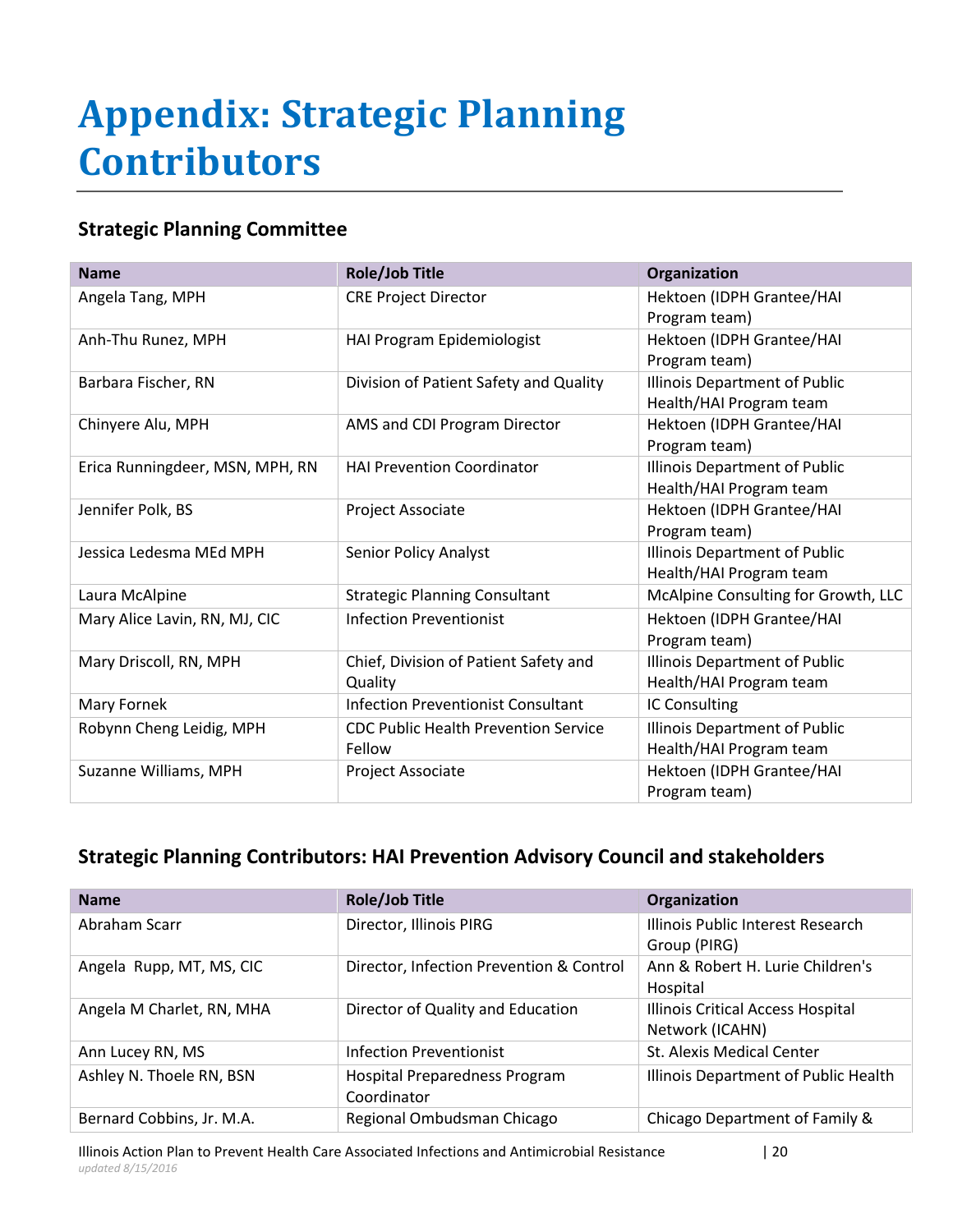|                                             |                                                                                                                                    | <b>Support Services Regional Long</b>                                           |  |
|---------------------------------------------|------------------------------------------------------------------------------------------------------------------------------------|---------------------------------------------------------------------------------|--|
|                                             |                                                                                                                                    | Term Care Ombudsman                                                             |  |
| Carol Schultz                               | <b>Infection Control Practitioner</b>                                                                                              |                                                                                 |  |
| Carol Wilhoit, MD, MS                       | Senior Medical Director, Quality &<br><b>Outcomes</b>                                                                              | <b>Blue Cross Blue Shield of Illinois</b>                                       |  |
| Cathy N. Grossi, JD, BSN, CPHQ              | Vice President The Institute for<br>Innovations in Care and Quality/Health<br>Policy & Regulation Illinois Hospital<br>Association | Illinois Hospital Association                                                   |  |
| Cathy Nelson Krewer, RN, MS,<br><b>LNHA</b> | Senior Director of Clinical Services                                                                                               | LeadingAge Illinois                                                             |  |
| Christina Boyd, MPH                         | <b>Clinical Services Program Manager</b>                                                                                           | Metropolitan Chicago Healthcare<br>Council (MCHC)                               |  |
| Craig Conover, MD MPH                       | Senior Medical Advisor/State<br>Epidemiologist                                                                                     | Illinois Department of Public Health                                            |  |
| Deb Patterson Burdsall, MSN, RN-<br>BC, CIC | Director of Infection Prevention                                                                                                   | Lutheran Life Communities                                                       |  |
| Debbie Camacho, BSN, MA                     | <b>Quality Improvement Manager</b>                                                                                                 | Telligen                                                                        |  |
| Debbie Jackson, RN, LNHA                    | Vice President of Education/Clinical<br><b>Services</b>                                                                            | Illinois Health Care Association                                                |  |
| Debra D. Bryars, MSN, RN                    | Acting Deputy Director, Office of Health<br>Care Regulation                                                                        | Illinois Department of Public Health                                            |  |
| Debra Steele RN, BSN, MS                    | <b>Infection Preventionist</b>                                                                                                     | Unity Point Health Methodist                                                    |  |
| Dheeraj Mahajan, MD, CMD, CIC               | <b>Medical Director</b>                                                                                                            | <b>Illinois Medical Directors Association</b><br>(IMDA)                         |  |
| Diane Cullen RN, BSN, CIC                   | Manager, Infection Control                                                                                                         | <b>RML Specialty Hospital</b>                                                   |  |
| Donna Currie, MSN, RN                       | Director, Clinical Outcomes                                                                                                        | <b>Advocate Health Care</b>                                                     |  |
| E. Matt Charles, BA                         | <b>Assitant Division Chief</b>                                                                                                     | Illinois Department of Public Health                                            |  |
| Elisabeth K Weber, RN, MA, CEN              | Project Administrator, Hospital<br>Preparedness Program                                                                            | <b>Chicago Department of Public</b><br>Health, Hospital Preparedness<br>Program |  |
| Elizabeth B. Murphy, MPH, CIC               | Communicable Disease and<br><b>Epidemiology Manager</b>                                                                            | DuPage County Health Department                                                 |  |
| Elizabeth Duarte, RN, BSN, MBA              | Preparedness coordinator                                                                                                           | Illinois Department of Public Health                                            |  |
| Femi Jegede, MPH, CIC                       | Epidemiologist/Infection Prevention<br>Specialist                                                                                  | Cook County Department of Public<br>Health                                      |  |
| Fred Echols, MD                             | Chief, Communicable Disease Section                                                                                                | Illinois Department of Public Health                                            |  |
| Helga Brakk                                 |                                                                                                                                    | Illinois Hospital Association                                                   |  |
| Jeanine Thomas                              | Founder/President                                                                                                                  | <b>MRSA Survivors Network</b>                                                   |  |
| Jodi Morgan, RN, BSN                        | Infection Control Coordinator,<br>Communicable Disease Control Section,<br>Office of Health Protection                             | Illinois Department of Public Health                                            |  |
| John Cotter, MD                             | Director of Antimicrobial Stewardship                                                                                              | <b>OSF Saint Francis Medical Center</b>                                         |  |
| Karen Boland                                | Senior Quality Improvement Facilitator                                                                                             | Telligen                                                                        |  |
| Karen Finerty RN, BSN, MBA                  | Director, Organizational Performance<br>Improvement                                                                                | <b>RML Speciality Hospital</b>                                                  |  |
| Karen Senger, RN, BSN                       | Office of Health Care Regulation                                                                                                   | Illinois Department of Public Health                                            |  |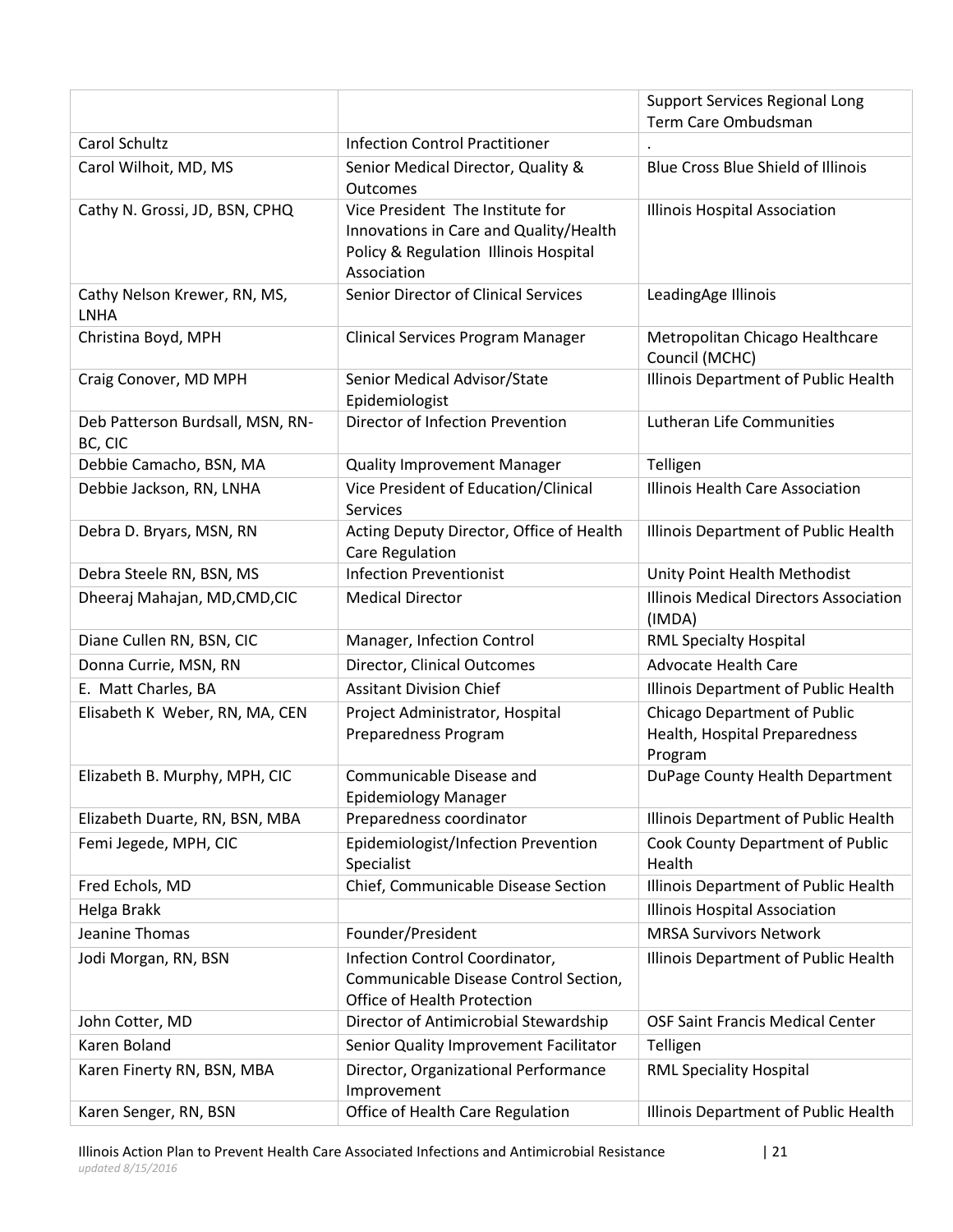| Karen Trimberger, MPH, RN, NE-BC,<br><b>CIC</b>                | System Director Infection Prevention                                                                                                                                            | Memorial Health System                                                 |
|----------------------------------------------------------------|---------------------------------------------------------------------------------------------------------------------------------------------------------------------------------|------------------------------------------------------------------------|
| Kathy Sanabria, MBA, PMP                                       | Associate Executive Director, Illinois<br>Chapter, American Academy of<br>Pediatrics                                                                                            | Illinois Chapter, American Academy<br>of Pediatrics                    |
| Lance J. Kovacs, M.A.                                          | Assistant Director, Medical Service and<br><b>Public Health Policy</b>                                                                                                          | Illinois State Medical Society                                         |
| Lance Peterson, MD                                             | Director, Clinical Microbiology and<br><b>Infectious Disease Research</b>                                                                                                       | Northshore                                                             |
| Lisa Johnson                                                   |                                                                                                                                                                                 | Metropolitan Chicago Healthcare<br>Council (MCHC)                      |
| Lisa Waldowski MS, APRN, CIC                                   | <b>Infection Control Specialist</b>                                                                                                                                             | The Joint Commission                                                   |
| Lynn Skelton RN, BSN, CIC                                      | Manager Epidemiology and Infection<br>Prevention                                                                                                                                | Advocate Medical Group (AMG) and<br><b>Dreyer Medical Group</b>        |
| Manasi Jayaprakash                                             |                                                                                                                                                                                 | <b>Illinois Primary Health Care</b><br>Association                     |
| Marc Oliver Wright                                             | Director of Quality Improvement and<br><b>Infection Control</b>                                                                                                                 | NorthShore University HealthSystem                                     |
| Margaret Okodua                                                | <b>Communicable Disease Nurse</b>                                                                                                                                               | <b>Chicago Department of Public</b><br>Health                          |
| Margie Kochsmier MSN RN CMSRN<br><b>CIC</b>                    | <b>Infection Preventionist</b>                                                                                                                                                  | Blackhawk Chapter of APIC & FHN<br><b>Memorial Hospital</b>            |
| Marguerite Gribogiannis, SM (ASCP)<br>MT, MPA, CIC             | <b>Infection Preventionist</b>                                                                                                                                                  | Chicago Metropolitan Chapter of<br><b>APIC</b>                         |
| Mary Hayden, MD                                                | Director, Division of Clinical<br>Microbiology, Rush University Medical<br>Center; Professor of Medicine<br>(Infectious Diseases) and Pathology,<br><b>Rush Medical College</b> | Rush University Medical Center                                         |
| Massimo Pacilli, MS, MPH, C(ASCP)                              | Manager of Quality Assurance,<br>Laboratory Liaison                                                                                                                             | Chicago Department of Health                                           |
| Michael Lin, MD MPH                                            | Assistant Professor; Hospital<br>Epidemiologist                                                                                                                                 | Rush University Medical Center                                         |
| Michael O. Vernon, DrPH, CIC                                   | Director, Infection Prevention & Control                                                                                                                                        | Loyola University Medical Center                                       |
| Michael Postelnick, RPh, BCPS AQ<br><b>Infectious Diseases</b> | Senior Infectious Diseases Pharmacist,<br><b>Clinical Manager</b>                                                                                                               | Illinois Council of Health Systems<br>Pharmacists                      |
| Mike Gulley                                                    |                                                                                                                                                                                 | <b>OSF Health Care</b>                                                 |
| Pamela Bierbaum RN, BSN, CIC                                   | <b>Infection Prevention Coordinator</b>                                                                                                                                         | APIC Central Illinois Chapter &<br>Advocate BroMenn                    |
| Patricia Merryweather                                          | <b>Executive Director</b>                                                                                                                                                       | Telligen                                                               |
| Paul Schreckenberger                                           | Director, Clinical Microbiology<br>Laboratory                                                                                                                                   | Loyola University Medical Center                                       |
| Ramona Tomshack RN CIC CWOCN<br><b>APN-CNS</b>                 | Infection Preventionist - Wound,<br>Ostomy, Continence Nurse                                                                                                                    | Central Illinois Chapter of APIC &<br>Sarah Bush Lincoln Health Center |
| Rashmi Chugh, MD, MPH                                          | <b>Medical Officer</b>                                                                                                                                                          | DuPage County Health Department                                        |
| Robert A Weinstein MD                                          | Chief Academic Officer The C Anderson<br>Hedberg MD Professor of Internal<br>Medicine, Rush Medical College                                                                     | Chicago CDC Prevention Epicenter                                       |